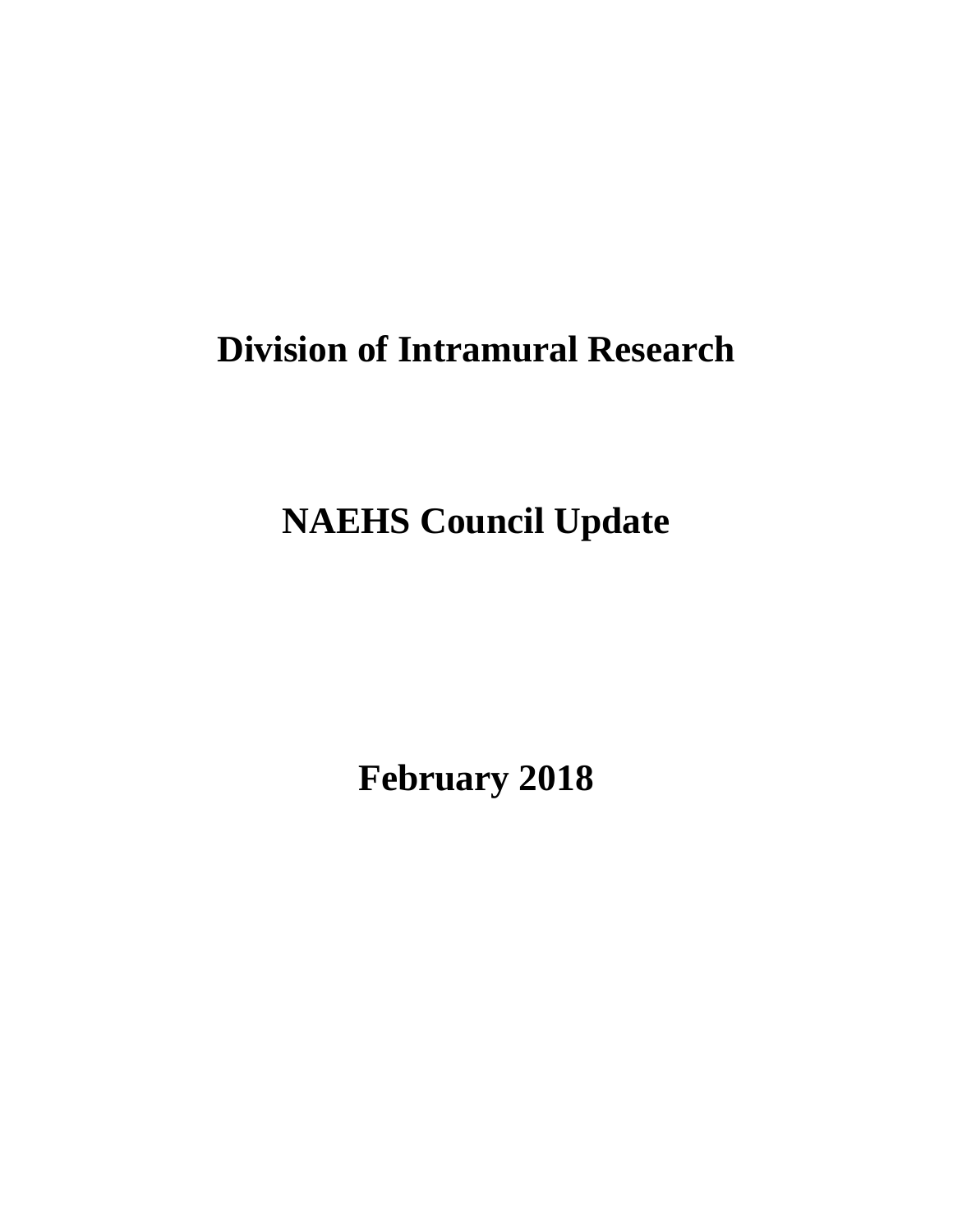# **DIR RECRUITMENTS**

#### **Chief of the Administrative Research and Services Branch**

The National Institute of Environmental Health Sciences (NIEHS) is seeking an accomplished individual to serve as the Chief of the Administrative Research and Services Branch (ARSB). This individual will serve as principal advisor to senior management on all phases of the administrative management of the Division of Intramural Research (DIR), the Division of the National Toxicology Program (DNTP), and Clinical Research Branch for NIEHS; and oversee the implementation of a variety of management services essential to the direction and operation of the Institute. The successful candidate will: Provide guidance and oversight for procurement, contracts, property management and operational management functions; Oversee and monitor the operating budget process to ensure the timely, appropriate, and efficient expenditure of funds against annual allotment; anticipate changes in funding levels; prepare proposals and justify current and increased expenditures; Serve as a principal advisor on all human resource management activities and ensures compliance with all applicable regulatory requirements; Oversee all administrative management matters associated with programs and operations; with responsibility for the analysis of organizational priorities and the development and implementation of administrative policies and procedures; Participate in and oversee the planning sessions related to the following space, telecommunications, travel, and/or timekeeping and leave; and Supervise the activities for administrative, technical and support staff. Dr. Jerry Yakel, Chief of the Neurobiology Laboratory, is chair of the Search Committee.

#### **Chief of the Biostatistics and Computational Biology Branch**

The National Institute of Environmental Health Sciences (NIEHS) is seeking an accomplished individual to serve as the Chief of the Biostatistics and Computational Biology Branch (BCBB). The ideal candidate will be tenure-eligible based on an outstanding academic record of achievement, leadership capabilities, and broad interests in biostatistics and computational biology. In addition to directing their own independent research program, they will have responsibility for leading BCBB in new directions as biostatistics and environmental science data continually evolve. The successful candidate should have a keen interest in collaborating both with members of BCBB and with other investigators within NIEHS. Principal investigators in the NIH intramural program have no formal teaching duties, are funded internally, and work with a great deal of protected time. They engage directly in research and methods development with postdoctoral fellows, students, and support staff, and collaborate with colleagues in solving important scientific problems. Dr. Jack Taylor, Epidemiology Branch, is chair of the search committee.

#### **Staff Scientist Biostatisticians**

The National Institute of Environmental Health Sciences (NIEHS) is seeking two experienced biostatisticians at the rank of Staff Scientist in the Biostatistics and Computational Biology Branch (BCBB) of the Division of Intramural Research (DIR). The incumbents will collaborate extensively with researchers in the DIR and the Division of the National Toxicology Program (DNTP). The successful candidates will also play a major role in analyses for the National Toxicology Program (NTP), they will provide statistical leadership and ensure the statistical integrity of its research program. In addition, the positions involve management and oversight of statistical support service contracts. Development of new statistical methods is encouraged, but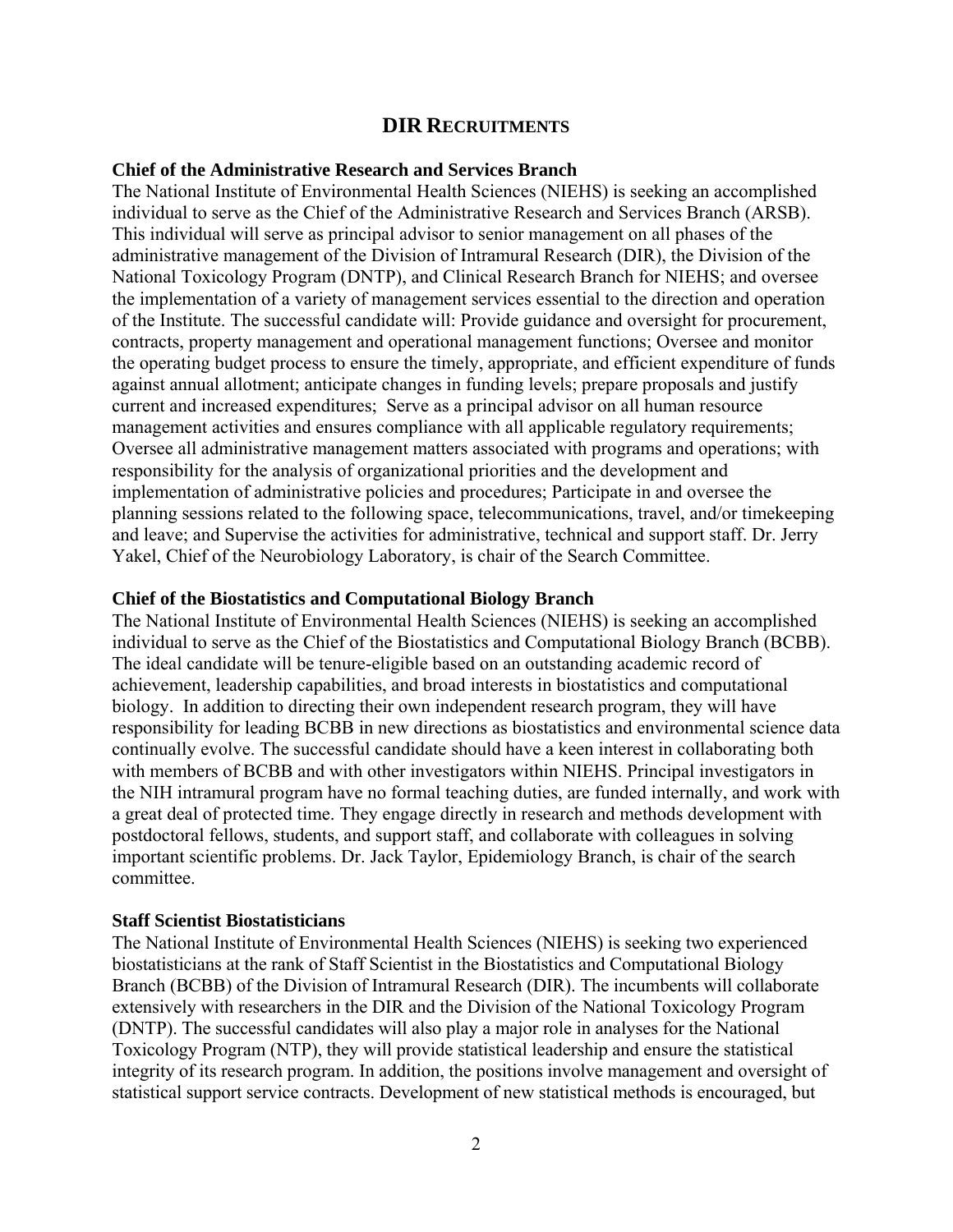will not be a major component of the jobs. Drs. Kathy Laber, Comparative Medicine Branch and Rick Paules, DNTP, are co-chairs of the search committee.

# **Tenure-Track Investigator in Transcription, Epigenetics or Chromatin Biology**

The National Institute of Environmental Health Sciences (NIEHS) is seeking an exceptional individual as a Tenure-Track Investigator in the Epigenetics and Stem Cell Biology Laboratory within the Division of Intramural Research. The successful candidate is expected to lead an innovative, independent research program exploring epigenetics, chromatin architecture or transcription that enhances our understanding the effects of the environment on human health. Applicants should have a Ph.D., M.D. and/or equivalent doctoral degree with at least 3 years of postdoctoral research experience in their field and an outstanding publication record. The emphasis will be on identifying an exceptional scientist with an innovative and productive research program. Dr. Thomas Kunkel, Genome Integrity and Structural Biology Laboratory, chairs the search committee.

# **Tenure-Track Investigator in Reproductive Endocrinology**

The National Institute of Environmental Health Sciences (NIEHS) is seeking an exceptional individual as a Tenure-Track Investigator in the Reproductive and Developmental Biology Laboratory within the Division of Intramural Research. The successful candidate is expected to have a strong record of accomplishments in the field of Reproductive Endocrinology, with a research emphasis on conducting mechanistic investigations of the estrogen hormone signaling pathways and functions in biological systems. This person will be expected to develop an outstanding independent research program that complements and benefits from the other research programs within the Reproductive and Developmental Biology Laboratory and the Division of Intramural Research at NIEHS, and is consistent with the mission of the NIEHS and NIH. Applicants should have a Ph.D., M.D., D.V.M., or an equivalent doctoral degree, with three or more years of postdoctoral training in mammalian reproductive biology and molecular endocrinology, demonstrated ability to design and carry out original and innovative research as evidenced by an outstanding publication record. Dr. Anton Jetten, Immunity, Inflammation, and Disease Laboratory, is chair of the search committee.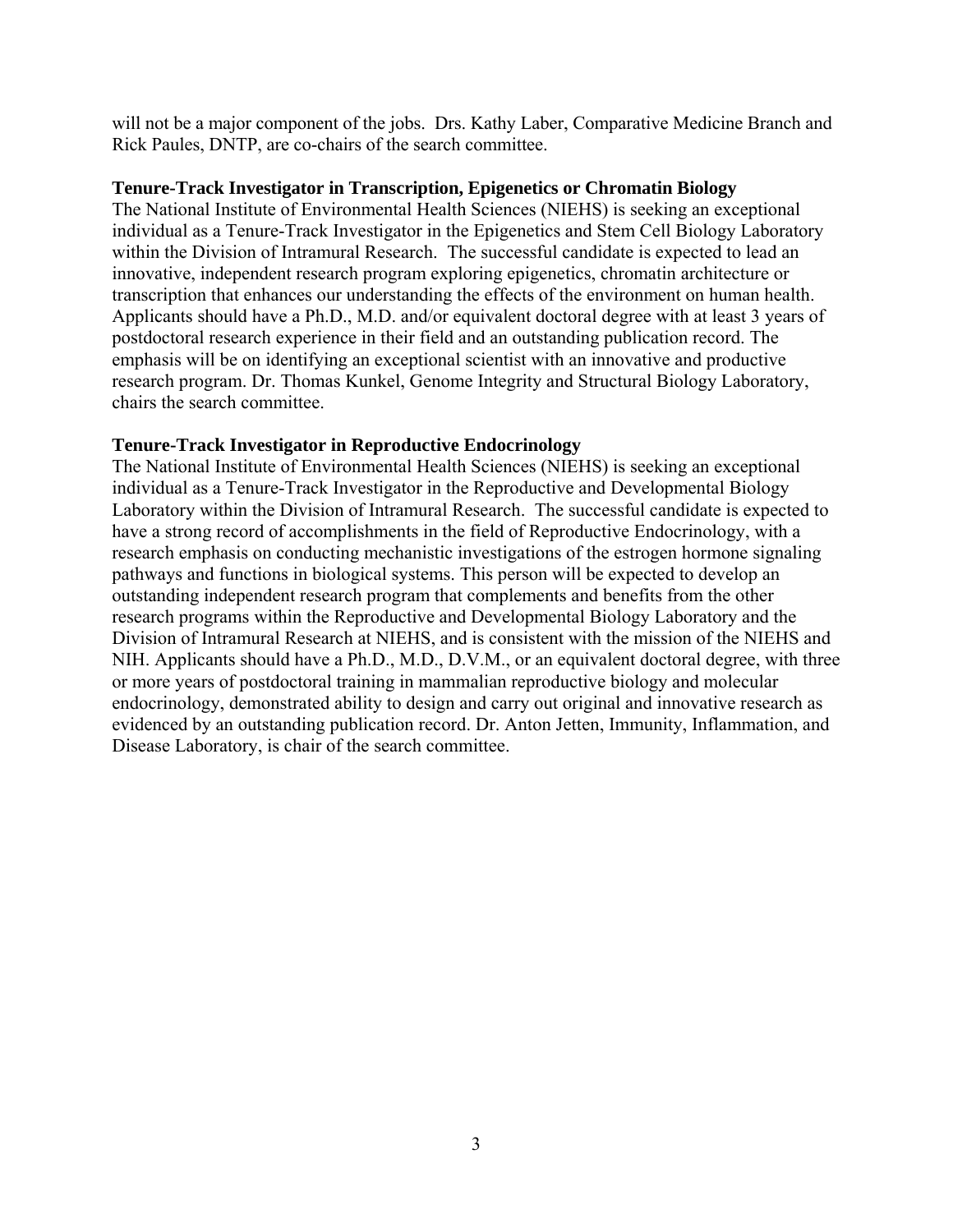# **NEW APPOINTMENTS IN DIR**

#### **Deputy Scientific Director**

Dr. Paul Doetsch is the new Deputy Scientific Director in DIR. He comes to NIEHS from Emory University where he was Associate Chair and Director, Division of Cancer Biology, Department of Radiation Oncology; Professor, Departments of Biochemistry and Radiation Oncology, and of Hematology and Medical Oncology; Department of Radiation Oncology Distinguished Chair of Cancer Research; and Associate Director for Basic Research Winship Cancer Institute of Emory University. At NIEHS Dr. Doetsch will also be Senior Investigator in the Genome Integrity and Structural Biology Laboratory (GISBL) where he will be investigating the regulation of base excision repair and transcriptional mutagenesis and retromutagenesis.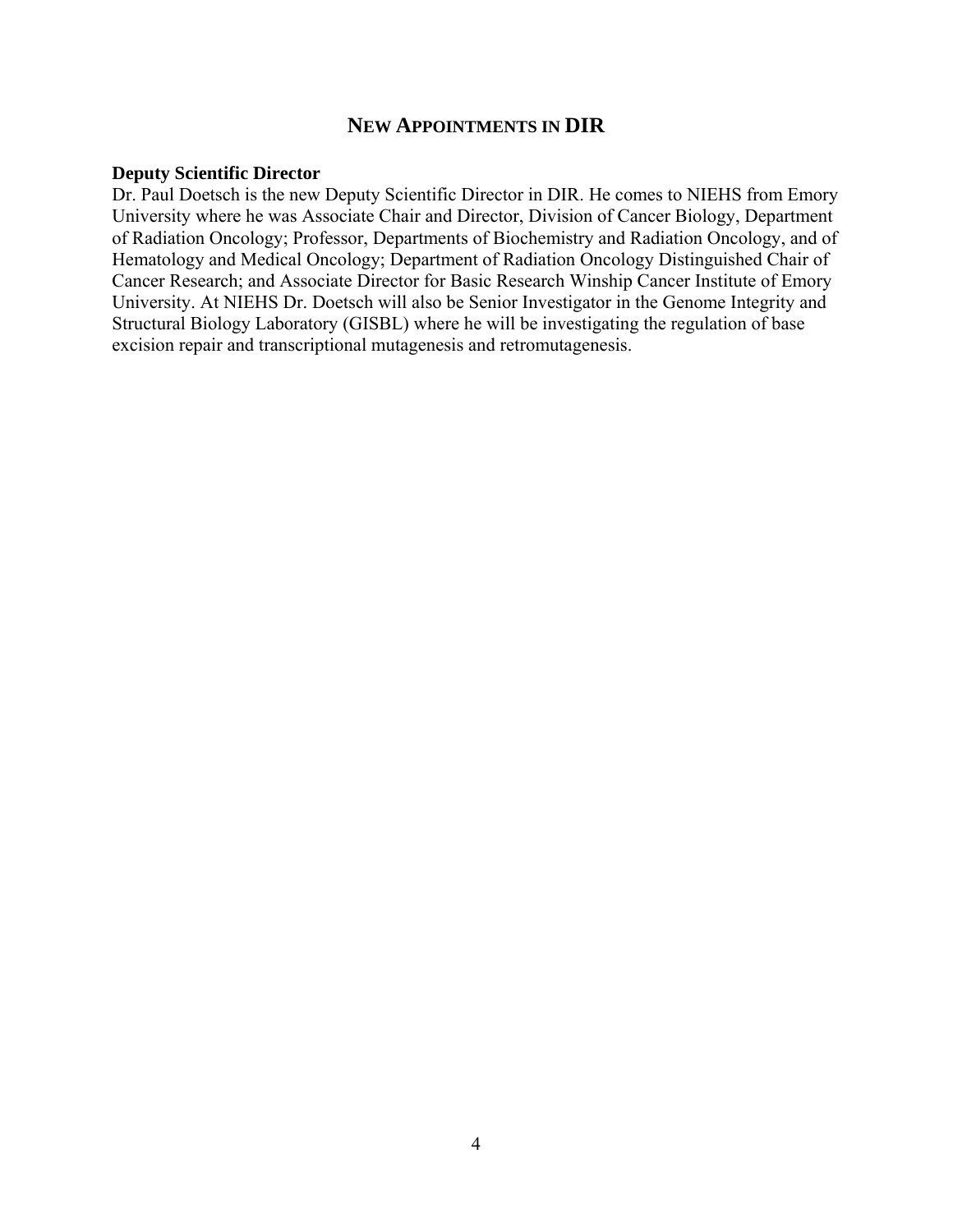# **BSC REVIEW OF THE EPIDEMIOLOGY BRANCH**

The NIEHS DIR Board of Scientific Counselors reviewed the Epidemiology Branch, May 7-9, 2017

Members of the Board of Scientific Counselors that Attended:

- Kenneth B. Adler, Ph.D. [BSC Chair], Professor, Dept. of Molecular Biomedical Sciences, North Carolina State University, College of Veterinary Medicine, Raleigh, NC
- Christopher I. Amos, Ph.D., Professor, Dept. of Community and Family Medicine, Geisel School of Medicine at Dartmouth, Hanover, NH
- Juan C. Celedón, M.D., Dr.P.H., Niels K. Jerne Professor of Pediatrics, Dept. of Pediatrics, Children's Hospital of Pittsburgh of UPMC, University of Pittsburgh, Pittsburgh, PA
- Monica J. Justice, Ph.D., Head and Senior Scientist, Genetics & Genome Biology Program, SickKids Research Institute, The Peter Gilgan Centre for Research and Learning, Toronto, ON, Canada
- Donald P. McDonnell, Ph.D., Glaxo-Wellcome Professor and Chairman of Pharmacology and Cancer Biology, Duke University School of Medicine, Durham, NC
- Ivan Rusyn, M.D., Ph.D., Professor, Department of Veterinary Integrative Biosciences, Texas A&M University College of Veterinary Medicine & Biomedical Sciences, College Station, TX
- Daniel O. Stram, Ph.D., Professor, Division of Biostatistics and Genetic Epidemiology, Department of Preventive Medicine, University of Southern California Keck School of Medicine, Los Angeles, CA
- Karen M. Vasquez, Ph.D., Professor, Division of Pharmacology and Toxicology, Dell Pediatric Research Institute, The University of Texas at Austin, Austin, TX
- Roland A. Owens, Ph.D., Ex-Officio BSC Member, Assistant Director, Office of Intramural Research, NIH, Bethesda, MD

Ad Hoc Reviewers that Attended:

- Leslie Bernstein, Ph.D., Professor, Division of Biomarkers of Early Detection and Prevention, Department of Population Sciences, Beckman Research Institute of the City of Hope, City of Hope Comprehensive Cancer Center, Duarte, CA
- Jane A. Cauley, Dr. P.H., Distinguished Professor of Epidemiology, Epidemiology Associate Dean for Research, University of Pittsburgh Graduate School of Public Health, Pittsburgh, PA
- Crystal W. Cené, M.D., M.P.H., Associate Professor, Division of General Medicine and Clinical Epidemiology, Associate, Center for Health Equity Research, University of North Carolina School of Medicine, Chapel Hill, NC
- Susan M. Gapstur, Ph.D., M.P.H., Vice President, Epidemiology, American Cancer Society, Inc., Atlanta, GA
- Tamara Harris, M.D., M.S., Chief, Interdisciplinary Studies of Aging Section, Laboratory of Epidemiology and Population Science, National Institute on Aging, Baltimore, MD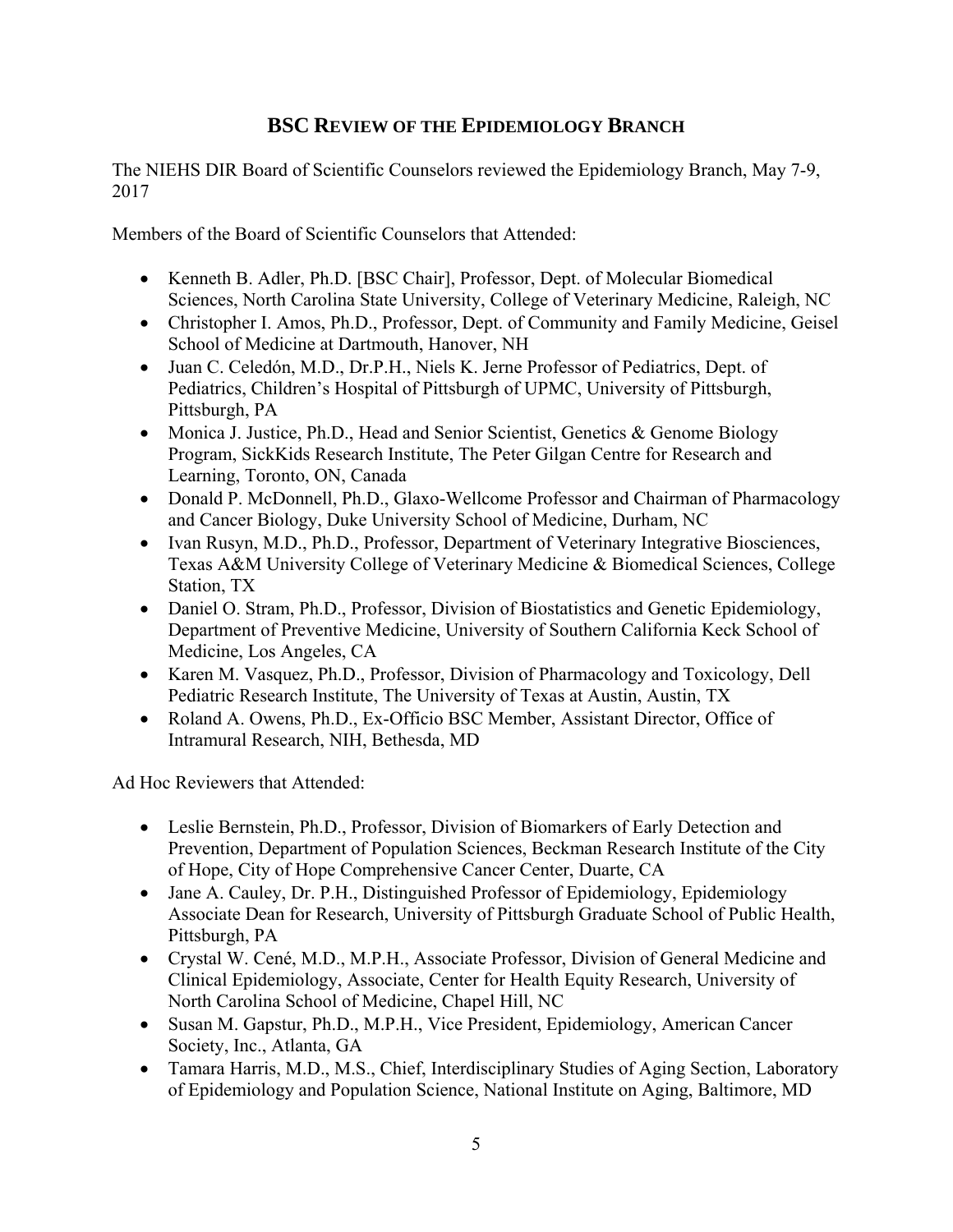- $\bullet$  Lifang Hou, M.D., M.S., Ph.D., Chief, Division of Cancer Epidemiology & Prevention, Department of Preventive Medicine, Director, Global Health Initiative, Robert H. Lurie Comprehensive Cancer Center, Director, Center for Population Epigenetics, Feinberg School of Medicine, Northwestern University, Chicago, IL
- Anita Kozyrskyj, Ph.D., Professor, Department of Pediatrics, Faculty of Medicine & Dentistry, University of Alberta, Edmonton, Alberta, Canada
- Andrew F. Olshan, Ph.D., Barbara S. Hulka Distinguished Professor and Chair, Department of Epidemiology, University of North Carolina, Gilling's School of Global Public Health, Chapel Hill, NC
- Melissa J. Perry, ScD, M.H.S., FACE, Professor of Environmental and Occupational Health, Interim Associate Dean for Research, Milken Institute School of Public Health, The George Washington University, Washington, DC
- Regina M. Santella, Ph.D., Professor, Environmental Health Sciences, Vice Dean, Faculty Affairs, and Research, Columbia University, Mailman School of Public Health, New York, NY
- Kathryn L. Terry, ScD, Associate Professor of Obstetrics Gynecology and Reproductive Biology, Obstetrics and Gynecology Epidemiology Center, Brigham and Women's Hospital, Harvard Medical School, Boston, MA
- Katherine L. Tucker, Ph.D., Professor of Nutritional Epidemiology, Department of Clinical Laboratory & Nutritional Sciences, Director, University of Massachusetts Lowell Center for Population Health, University of Massachusetts Lowell, Lowell, MA
- Martha M. Werler, ScD, Professor and Chair, Department of Epidemiology, Boston University School of Public Health, Director, Boston University Reproductive Health, Perinatal & Pediatric Epidemiology Training Program, Boston, MA

# Agenda:

| Sunday, May 7 – Doubletree by Hilton |                                                          |
|--------------------------------------|----------------------------------------------------------|
| <b>Closed Evening Session</b>        |                                                          |
| $7:00 - 8:00$ p.m.                   | Welcome and Discussion of Past Board Reviews, Drs. Linda |
|                                      | Birnbaum, Darryl Zeldin, Dale Sandler, Kevin Gardner     |
| $8:00 - end$                         | BSC Discussion of Review, Dr. Ken Adler and panel        |
|                                      |                                                          |

Monday, May 8 - NIEHS Rodbell Conference Rooms 101 ABC

# Morning Session

| $8:30 - 8:45$ a.m.       | Welcome, Dr. Kenneth Adler                                        |
|--------------------------|-------------------------------------------------------------------|
| $8:45 - 9:05$            | Overview, Epidemiology Branch, Dale Sandler, Ph.D.                |
| $9:05 - 9:55$            | Chronic Disease Epidemiology Group, Dale Sandler, Ph.D.           |
| $9:55 - 10:10$           | <b>COFFEE BREAK</b>                                               |
| $10:10 - 11:00$          | Perinatal and Early Life Epidemiology Group, Kelly Ferguson,      |
|                          | Ph.D.                                                             |
| $11:00 - 11:30$          | Closed 1:1 Sessions with Investigators, Drs. Sandler and Ferguson |
| $11:30 - 1:00$           | Closed Working Lunch                                              |
| <b>Afternoon Session</b> |                                                                   |
| $1:00 - 2:00$ p.m.       | Poster Session—Epidemiology Branch Trainees and Staff             |
|                          | Scientists, Rodbell Lobby                                         |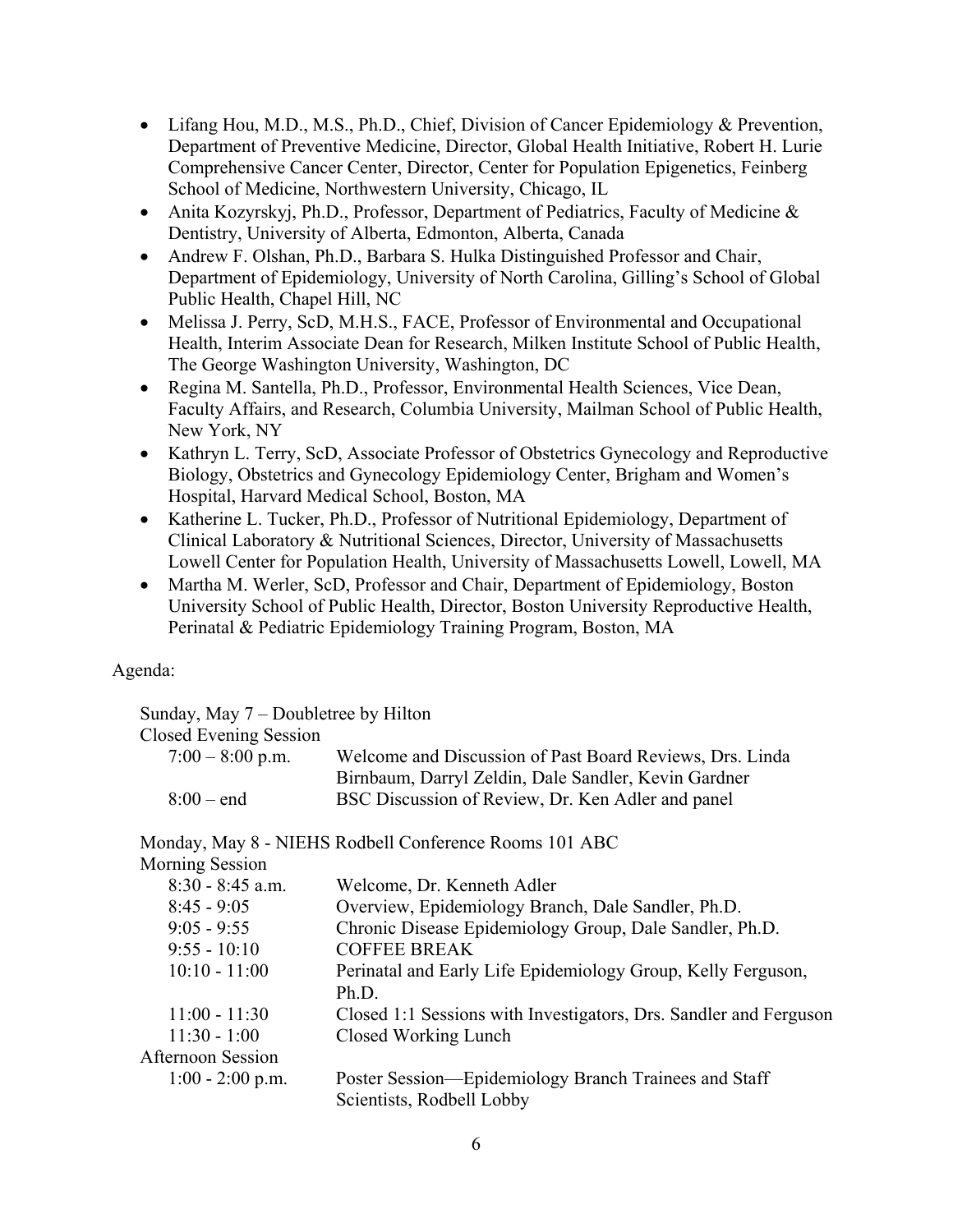| $2:00 - 3:00$          | Closed Sessions with Trainees and Staff Scientists, 101ABC                      |
|------------------------|---------------------------------------------------------------------------------|
| $3:00 - 3:15$          | <b>BREAK</b>                                                                    |
| $3:15 - 4:05$          | Molecular and Genetic Epidemiology, Jack Taylor, M.D., Ph.D.                    |
| $4:05 - 4:55$          | Genetics, Environment, and Respiratory Disease Group, Stephanie<br>London, M.D. |
| $4:55 - 5:25$          | Closed 1:1 Sessions with Investigators, Drs. London and Taylor                  |
| 5:45                   | Return to Doubletree Hotel                                                      |
| Closed Evening Session |                                                                                 |
| $6:00 - end$           | BSC Discussion and completion of individual review assignments                  |
|                        | by each member, All BSC reviewers at hotel                                      |
|                        | Tuesday, May 9 - NIEHS Rodbell Conference Rooms 101 ABC                         |
| Morning Session        |                                                                                 |
| $8:30 - 9:00$ a.m.     | Social and Environmental Determinants of Health Equity Group,                   |
|                        | Chandra Jackson, Ph.D.                                                          |
| $9:00 - 9:50$          | Women's Health Group, Donna Baird, Ph.D.                                        |
| $9:50 - 10:20$         | Closed 1:1 Session with Investigators, Drs. Jackson and Baird                   |
| $10:20 - 11:30$        | Closed BSC Discussion, completion of individual review                          |
|                        | assignments                                                                     |
| $11:30 - 12:30$        | Closed Debriefing to NIEHS/NIMHD/DIR Leadership                                 |
| 12:30                  | Adjourn                                                                         |
|                        |                                                                                 |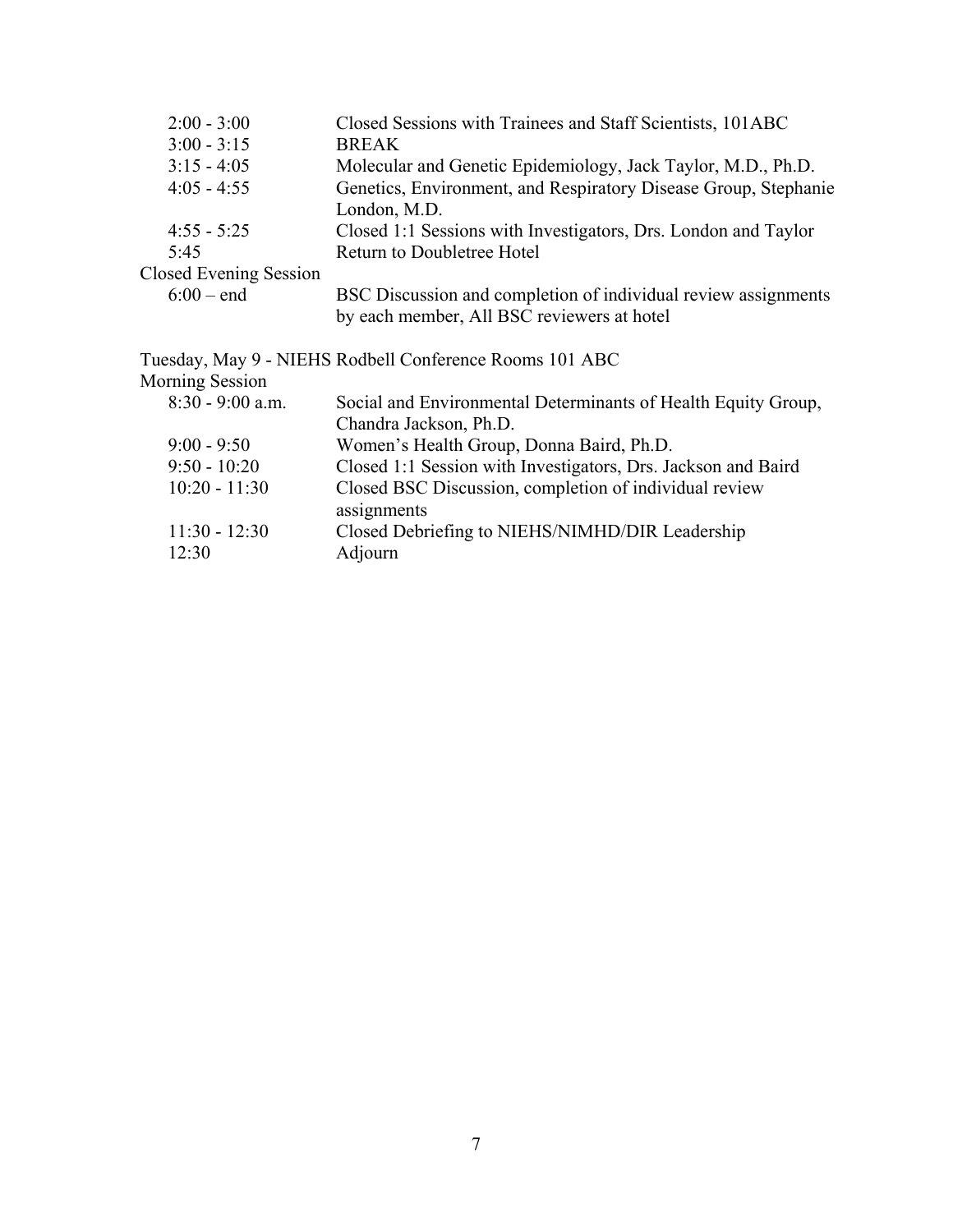# **BSC REVIEW OF THE GENOME INTEGRITY AND STRUCTURAL BIOLOGY LABORATORY**

The NIEHS DIR Board of Scientific Counselors reviewed Genome Integrity and Structural Biology Laboratory, November 12-14, 2017.

Members of the Board of Scientific Counselors that Attended:

- Kenneth B. Adler, Ph.D. [BSC Chair], Professor, Dept. of Molecular Biomedical Sciences, North Carolina State University, College of Veterinary Medicine, Raleigh, NC
- Christopher I. Amos, Ph.D., Professor, Dept. of Community and Family Medicine, Geisel School of Medicine at Dartmouth, Hanover, NH
- Juan C. Celedón, M.D., Dr.P.H., Niels K. Jerne Professor of Pediatrics, Dept. of Pediatrics, Children's Hospital of Pittsburgh of UPMC, University of Pittsburgh, Pittsburgh, PA
- Carol A. Lange, Ph.D., Professor, Departments of Medicine and Pharmacology, University of Minnesota, Minneapolis, MN
- Donald P. McDonnell, Ph.D., Glaxo-Wellcome Professor and Chairman of Pharmacology and Cancer Biology, Duke University School of Medicine, Durham, NC
- Ivan Rusyn, M.D., Ph.D., Professor, Department of Veterinary Integrative Biosciences, Texas A&M University College of Veterinary Medicine & Biomedical Sciences, College Station, TX
- Daniel O. Stram, Ph.D., Professor, Division of Biostatistics and Genetic Epidemiology, Department of Preventive Medicine, University of Southern California Keck School of Medicine, Los Angeles, CA
- Karen M. Vasquez, Ph.D., Professor, Division of Pharmacology and Toxicology, Dell Pediatric Research Institute, The University of Texas at Austin, Austin, TX
- Roland A. Owens, Ph.D., Ex-Officio BSC Member, Assistant Director, Office of Intramural Research, NIH, Bethesda, MD

Ad Hoc Reviewers that Attended:

- Jason Bielas, Ph.D., Associate Member, Public Health Sciences Division, Associate Member, Human Biology Division, Fred Hutchinson Cancer Research Center, Seattle, WA
- Prescott Deininger, Ph.D., Director, Tulane Cancer Center, The Joe W. and Dorothy Dorsett Brown Foundation Chair in Oncology, Professor of Epidemiology, Tulane Cancer Center, New Orleans, LA
- Sylvie Doublie, Ph.D., Professor of Microbiology and Molecular Genetics, University of Vermont, Burlington, VT
- AIba Guarne, Ph.D., Professor, McGill Biochemistry, Montreal, QC, Canada
- Dorit Hanein, Ph.D., Professor, Bioinformatics and Structural Program, Sanford Burnham Prebys Medical Discovery Institute, La Jolla, CA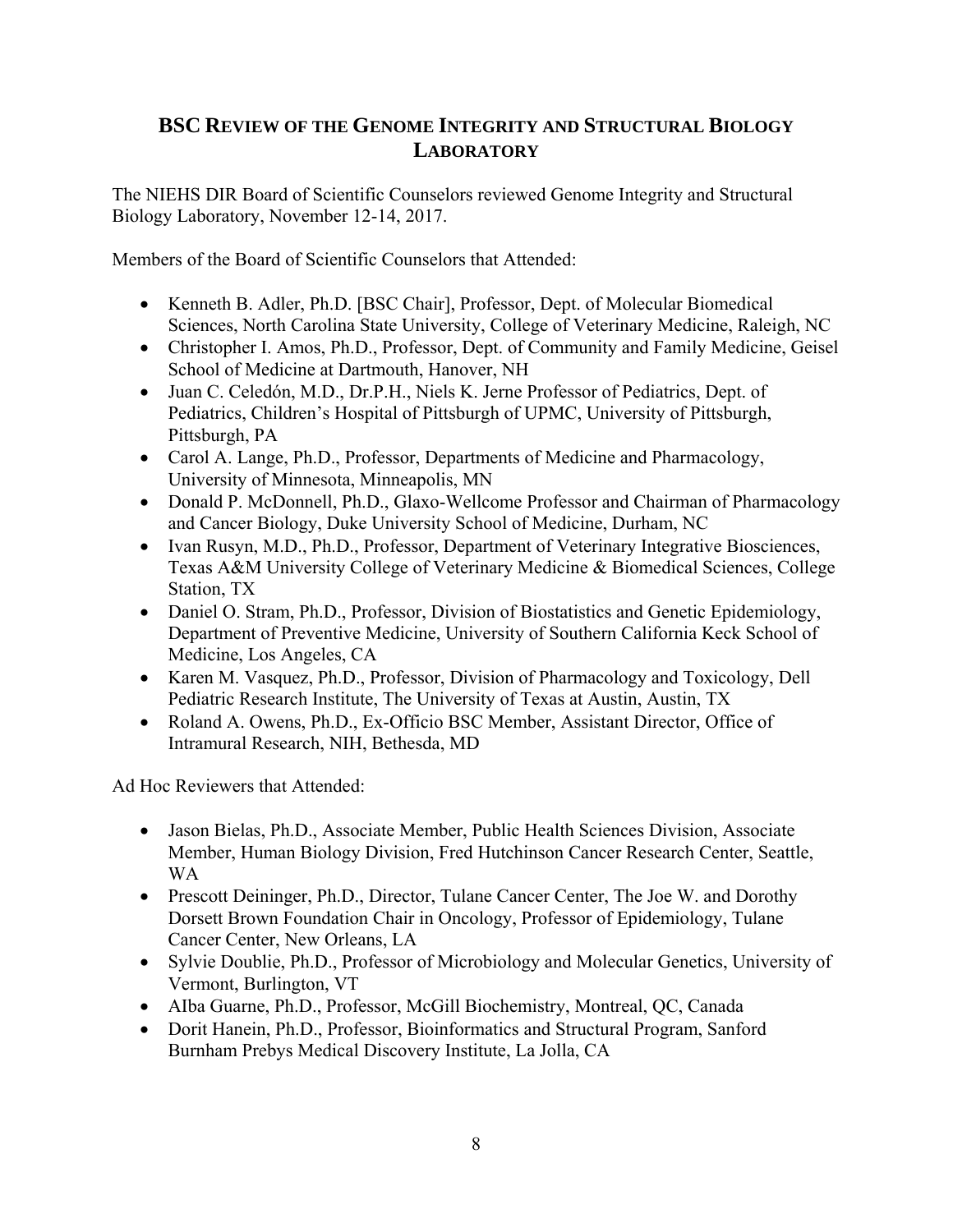- Jeffrey J. Hayes, Ph.D., Chair, Department of Biochemistry and Biophysics, Shohei Koide Professor in Biochemistry and Biophysics, University of Rochester Medical Center, School of Medicine and Dentistry, Rochester, NY
- Wolf-Dietrich Heyer, Ph.D., Professor and Chair, Department of Microbiology and Molecular Genetics, Section of Microbiology, University of California, Davis, Davis, CA
- Deanna Kroetz, Ph.D., Professor, Department of Bioengineering and Therapeutic Sciences, School of Pharmacy, UCSF, San Francisco, CA
- Michael Lichten, Ph.D., Senior Investigator and Deputy Chief, Laboratory of Biochemistry and Molecular Biology, National Cancer Institute, NIH, Bethesda, MD
- Lawrence A. Loeb, M.D., Ph.D., Professor, Department of Pathology, Professor, Department of Biochemistry, University of Washington School of Medicine, Seattle, WA
- Susan Lovett, Ph.D., Abraham S. and Gertrude Burg Professor of Microbiology, Department of Biology, Rosenstiel Basic Medical Sciences, Brandeis University, Waltham, MA
- Georges Mer, Ph.D., Professor of Biochemistry and Molecular Biology, Mayo Clinic, Rochester, MN
- Michael J. Miley, Ph.D., Co-director, UNC Center for Structural Biology, Director, UNC Macromolecular Crystallography, Protein Expression, and Antibody Core Facilities, Associate Professor, UNC Department of Pharmacology, Center for Structural Biology, University of North Carolina School of Medicine, Chapel Hill, NC
- Carlos T. Moraes, Ph.D., Lichtenstein Professor of Neurology, Professor of Cell Biology and Anatomy, University of Miami Miller School of Medicine, Miami, FL
- Nathan Nicely, Ph.D., Director, X-ray Crystallography Shared Resource, Duke Human Vaccine Institute, Duke University, Durham, NC
- Pengyu Ren, Ph.D., Associate Professor and William J. Murray Fellow in Engineering, Department of Biomedical Engineering, The University of Texas at Austin, Austin, TX
- Ralph D. Sanderson, Ph.D., Endowed Professor in Cancer Pathobiology, Department of Pathology, University of Alabama Birmingham, Birmingham, AL
- Keshav K. Singh, Ph.D., Director, Cancer Genetics Program, Joy and Bill Harbert Endowed Chair in Cancer Genetics, Professor, Departments of Genetics, Pathology, and Environmental Health, Department of Genetics, School of Medicine, University of Alabama Birmingham, Birmingham, AL
- Craig Vander Kooi, Ph.D., Associate Professor, Department of Molecular and Cellular Biochemistry, University of Kentucky College of Medicine, Lexington, KY
- Graham C. Walker, Ph.D., Howard Hughes Medical Institute (HHMI) Professor, American Cancer Society Professor, Department of Biology, Massachusetts Institute of Technology, Cambridge, MA
- David J. Weber, Ph.D., Director, The Center for Biomolecular Therapeutics, Professor, Department of Biochemistry and Molecular Biology, University of Maryland School of Medicine, Baltimore, MD
- Wei Yang, Ph.D., NIH Distinguished Investigator, Laboratory of Molecular Biology, National Institute of Diabetes, Digestive and Kidney Diseases, NIH, Bethesda, MD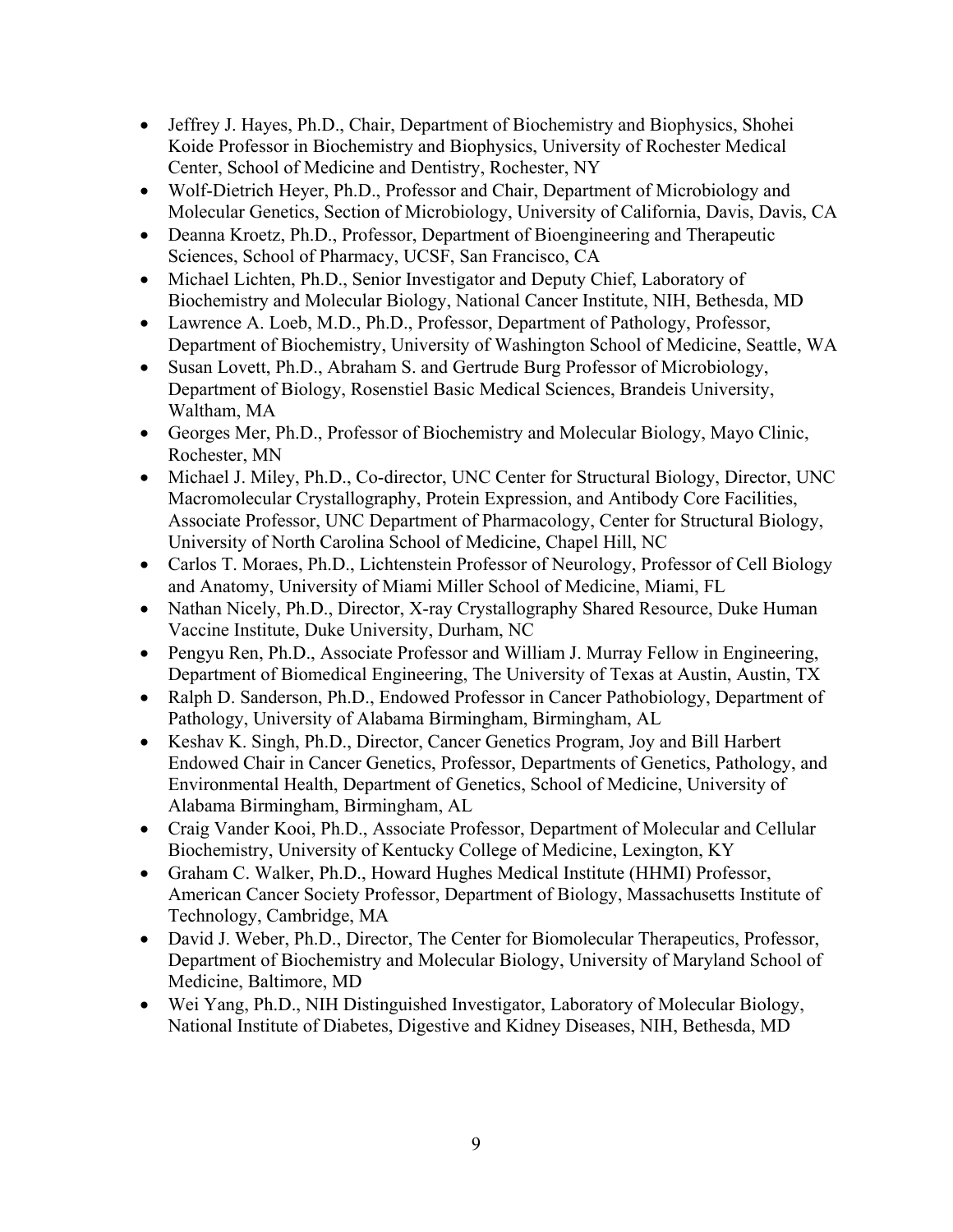# Agenda

| Sunday, November 12 – Doubletree Hotel                                                           |
|--------------------------------------------------------------------------------------------------|
|                                                                                                  |
| Welcome and Discussion of Past Board Reviews, Drs. Darryl                                        |
| Zeldin and Bill Copeland                                                                         |
| BSC Discussion of Review, Dr. Ken Adler and panel                                                |
| Monday, November 13 - NIEHS Rodbell Conference Rooms 101 ABC                                     |
|                                                                                                  |
| Welcome, Dr. Linda Birnbaum                                                                      |
| Overview, Genome Integrity and Structural Biology Laboratory,<br>William Copeland, Ph.D.         |
| Mitochondrial DNA Replication Group, William Copeland, Ph.D.                                     |
| <b>COFFEE BREAK</b>                                                                              |
| Structure Function Group, Lars Pedersen, Ph.D.                                                   |
| Mammalian Genome Group, Richard Woychik, Ph.D.                                                   |
| Closed 1:1 Sessions with Investigators, Drs. Bill Copeland, Lars                                 |
| Pedersen, and Richard Woychik                                                                    |
| Closed Working Lunch, 101 ABC                                                                    |
|                                                                                                  |
| Nuclear Magnetic Resonance Group, Robert London, Ph.D.                                           |
| DNA Replication Fidelity Group, Thomas Kunkel, Ph.D.                                             |
| <b>COFFEE BREAK</b>                                                                              |
| Mechanisms of Genome Dynamics Group, Dmitry Gordenin,<br>Ph.D.                                   |
| Closed 1:1 Sessions with Investigators, Drs. Robert London,<br>Thomas Kunkel and Dmitry Gordenin |
| Return to Doubletree Hotel                                                                       |
| Closed BSC Discussion of Review, All BSC reviewers at hotel                                      |
|                                                                                                  |

Tuesday November 14 - NIEHS Rodbell Conference Rooms 101 ABC

| <b>Morning Session</b> |                                                                   |
|------------------------|-------------------------------------------------------------------|
| $8:30 - 9:20$ a.m.     | Structural Biology Group, Scott Williams, Ph.D.                   |
| $9:20 - 10:10$         | Mechanisms of Mutation Group, Roel Schaaper, Ph.D.                |
| $10:10 - 10:25$        | <b>COFFEE BREAK</b>                                               |
| $10:25 - 11:15$        | DNA Repair and Nucleic Acid Enzymology Group, Samuel              |
|                        | Wilson, M.D.                                                      |
| $11:15 - 12:00$        | Closed 1:1 Sessions with Investigators, Drs. Scott Williams, Roel |
|                        | Schaaper, and Samuel Wilson                                       |
| $12:00 - 1:00$         | Closed Working Lunch, 101 ABC                                     |
| Afternoon Session      |                                                                   |
| $1:00 - 2:15$ p.m.     | Poster Session – GISBL Fellows and Staff Scientists, Rodbell      |
|                        | Lobby                                                             |
| $2:15 - 3:00$          | Closed Session with Fellows and Staff Scientists, 101 ABC         |
|                        |                                                                   |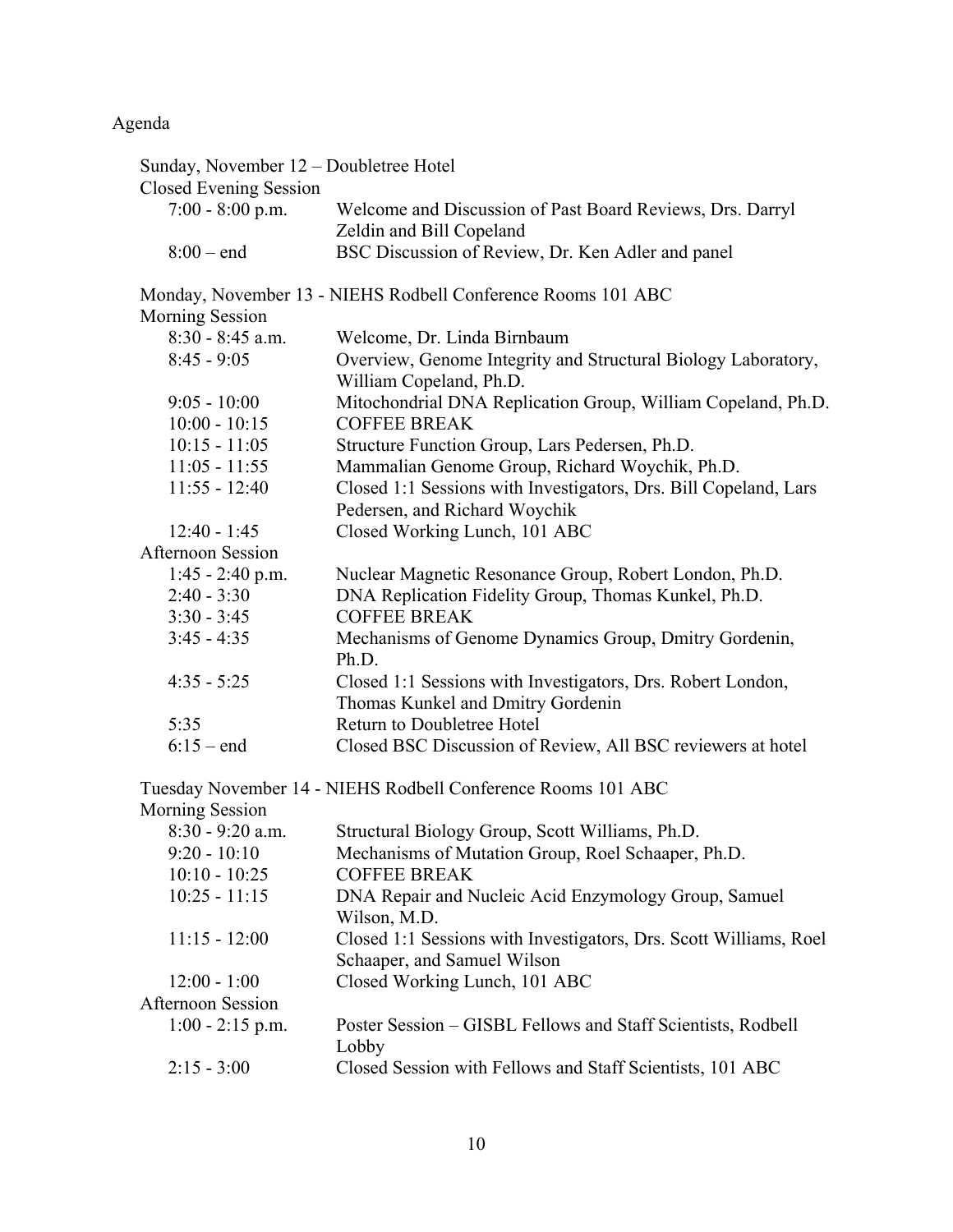| $2:15 - 3:30$ | Closed Review of Protein Expression Core Facility, Molecular      |
|---------------|-------------------------------------------------------------------|
|               | Modeling Core Facility, X-Ray Crystallography Core Facility, and  |
|               | Molecular Microscopy Consortium, Drs. Robert Petrovich, Lalith    |
|               | Perera, Lars Pedersen, and Mario Borgnia                          |
| $3:30 - 5:00$ | Closed 1:1 Sessions with Core Facility Leadership, BSC            |
|               | Discussion of Reviews, Drs. Robert Petrovich, Lalith Perera, Lars |
|               | Pedersen and Mario Borgnia                                        |
| $5:00 - 6:30$ | Closed Debriefing to NIEHS/DIR Leadership, 101 ABC                |
| 6:30          | Adjourn                                                           |
|               |                                                                   |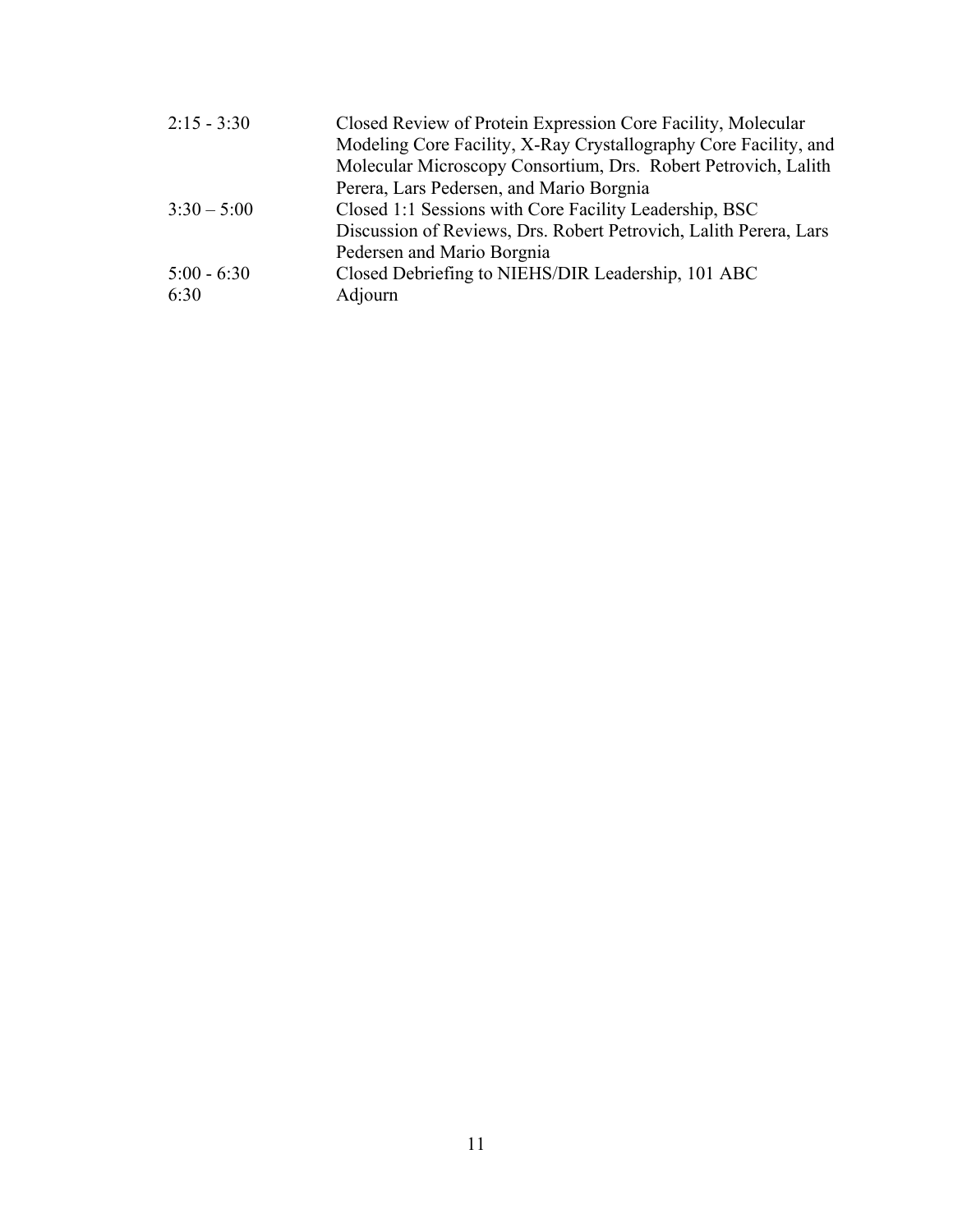# **NIEHS SCIENCE DAYS**

The Fifteenth Annual NIEHS Science Days were held on November 2-3, 2017, at the Rall Building on the NIEHS Campus to celebrate the achievements of NIEHS scientists. The event was open to the public and more than 250 attendees from universities and research institutions in the Triangle Area attended. NIEHS Science Days consisted of a mini-symposium on the Developmental Origins of Health and Disease in which presentations were given by scientists in DIR and DNTP and a DERT grantee, a presentation by a former NIEHS trainee, presentations were also given by the winners of the new DIR Innovation Research Award, 8 oral presentations given by fellows, students, and technicians, 91 poster presentations and an Awards Ceremony. Judging for the awards was done by extramural scientists from universities and research organizations in the Triangle Area, Intramural Scientists and the NIEHS Trainees Assembly.

# **Mentor of the Year:** Paul Foster, Ph.D., Toxicology Branch

**Fellow of the Year:** Natalie Saini, Ph.D., Genome Integrity and Structural Biology Laboratory **Best Poster Presentation by a Fellow or Technician:** 

- 1. Yufeng Qin, Ph.D., Epigenetics and Stem Cell Biology Laboratory, "An obesityassociated gut microbiome reprograms the intestinal epigenome and leads to altered colonic gene expression."
- 2. Jessica Wojtaszek, Ph.D., Genome Integrity and Structural Biology Laboratory, "Structural analysis of the 3ʹ→5ʹ exonuclease Apn2 of *Saccharomyces cerevisiae*."
- 3. Daisy Lo, Ph.D., Signal Transduction Laboratory, "Structural Analysis Reveals the Features of Ribosome Assembly Factor WDR74 Important for Localization and Interaction with the AAA-ATPase NVL2."
- 4. Barbara Nicol, Ph.D., Reproductive and Developmental Biology Laboratory, "RUNX1 and FOXL2 play synergistic roles in maintaining the identity of fetal granulosa cells in mice."
- 5. Rajneesh Pathania, Ph.D., Epigenetics and Stem Cell Biology Laboratory, "Identification and Characterization of Metastatis-Initiating Cells in Triple Negative Breast Cancer."
- 6. Kathryn McClelland, Ph.D., Reproductive and Developmental Biology Laboratory, "Loss of COUP-TFII (NR2F2) Affects Fetal Testicular Development."
- 7. Xiaoqiu Wang, Ph.D., Reproductive and Developmental Biology Laboratory, Cistromic Analysis and Genome Editing Identify an Uterine Specific Enhancer Critical for Indian Hedgehog Expression."
- 8. Jian Liu, Ph.D., Reproductive and Developmental Biology Laboratory, "Lkb1 inactivation drives lung squamous cell carcinoma development governed by JNK1/2 pathway."
- 9. Douglas Ganini Da Silva, Ph.D., Immunity, Inflammation, and Disease Laboratory, "Switch of mitochondrial superoxide dismutase into a prooxidant peroxidase in manganese-deficient cells and mice."
- 10. Monica Pillon, Ph.D., Signal Transduction Laboratory, "Grc3 Programs the Essential Endoribonuclease Las1 for Specific RNA Cleavage."

**Best Poster Presentation by a Post-Baccalaureate Student:** Jeffrey Ramsey, Reproductive and Developmental Biology Laboratory, "Steroid receptor hormonal actions of Lavender and Tea Tree oil components."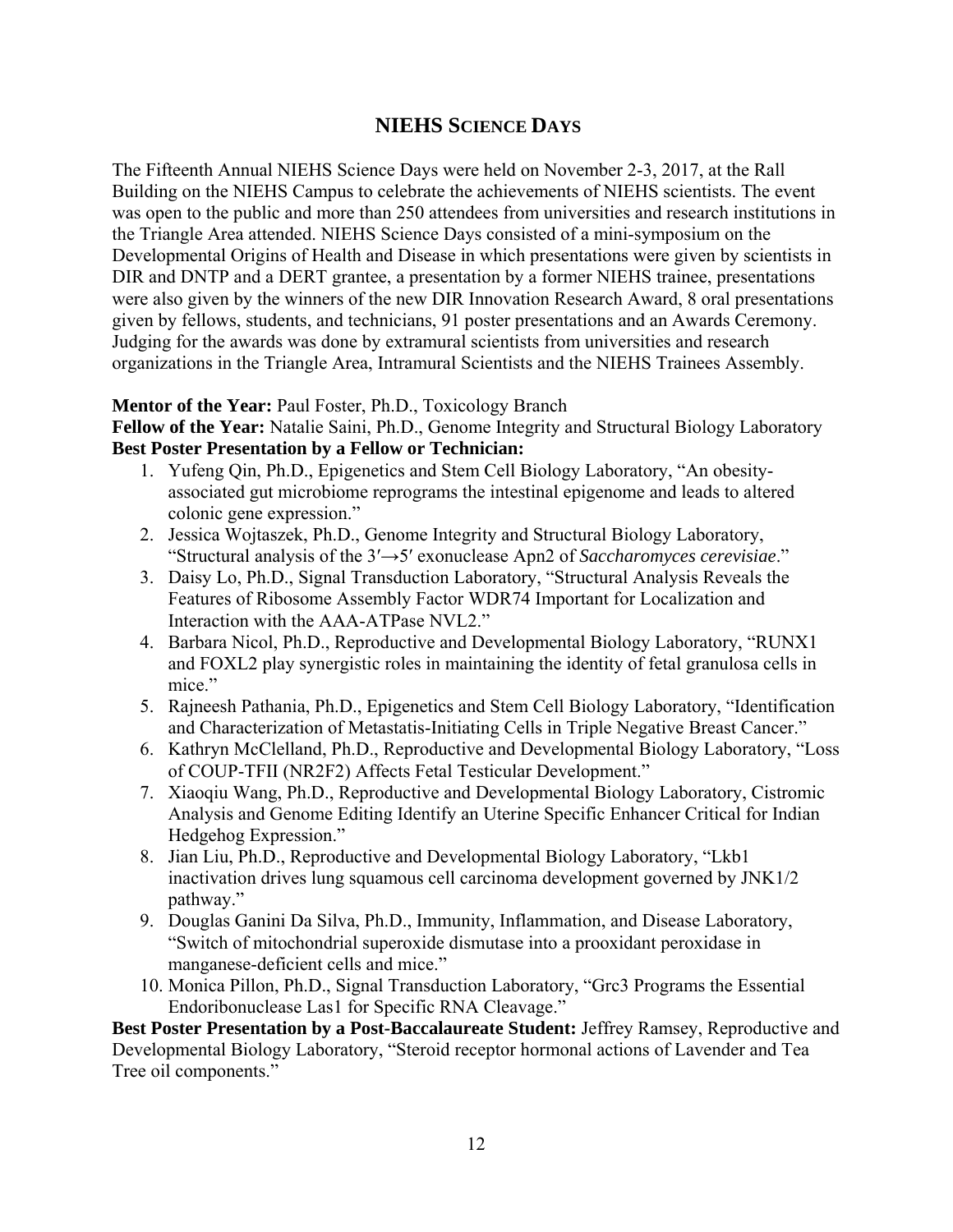**Best Oral Presentation:** Sreenivasa Ramaiahgari, Ph.D., Biomolecular Screening Branch, "High Throughput Transcriptomics (S1500+ gene set) on Differentiated and Undifferentiated Hepatocytes Identifies Deficiencies in Tissue Modeling and Molecular Mechanisms Potentially Associated with Compound-induced Liver Injury."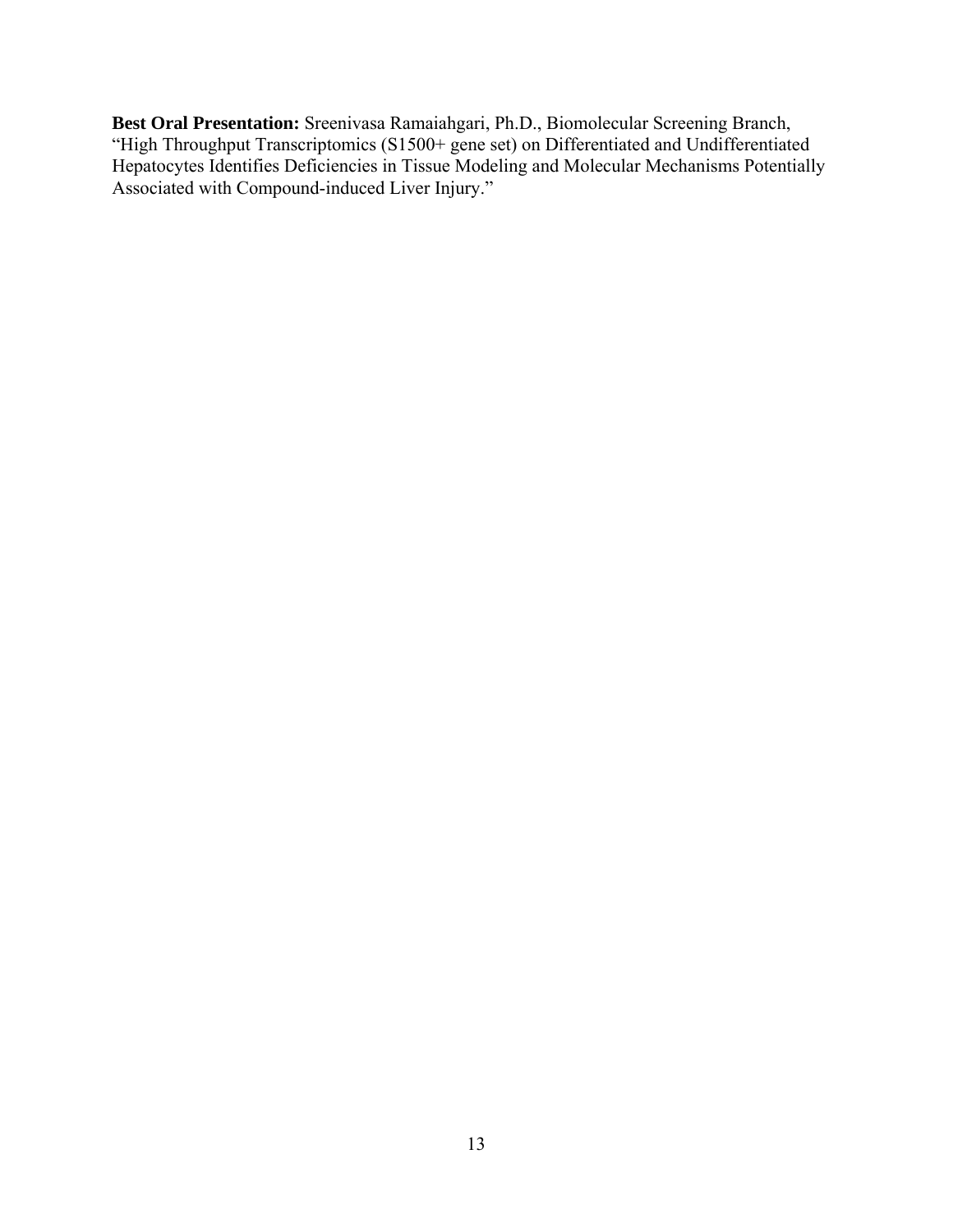# **DIR PAPERS OF THE YEAR FOR 2017**

Shaw ND, Brand H, Kupchinsky ZA, Bengani H, Plummer L, Jones TI, Erdin S, Williamson KA, Rainger J, Stortchevoi A, Samocha K, Currall BB, Dunican DS, Collins RL, Willer JR, Lek A, Lek M, Nassan M, Pereira S, Kammin T, Lucente D, Silva A, Seabra CM, Chiang C, An Y, Ansari M, Rainger JK, Joss S, Smith JC, Lippincott MF, Singh SS, Patel N, Jing JW, Law JR, Ferraro N, Verloes A, Rauch A, Steindl K, Zweier M, Scheer I, Sato D, Okamoto N, Jacobsen C, Tryggestad J, Chernausek S, Schimmenti LA, Brasseur B, Cesaretti C, García-Ortiz JE, Buitrago TP, Silva OP, Hoffman JD, Mühlbauer W, Ruprecht KW, Loeys BL, Shino M, Kaindl AM, Cho CH, Morton CC, Meehan RR, van Heyningen V, Liao EC, Balasubramanian R, Hall JE, Seminara SB, Macarthur D, Moore SA, Yoshiura KI, Gusella JF, Marsh JA, Graham JM Jr, Lin AE, Katsanis N, Jones PL, Crowley WF Jr, Davis EE, FitzPatrick DR, Talkowski ME. SMCHD1 mutations associated with a rare muscular dystrophy can also cause isolated arhinia and Bosma arhinia microphthalmia syndrome. *Nat. Genet.*, 49: 238-248, 2017.

Arhinia, or absence of the nose, is a rare malformation of unknown etiology that is often accompanied by ocular and reproductive defects. Sequencing of 40 people with arhinia revealed that 84% of probands harbor a missense mutation localized to a constrained region of SMCHD1 encompassing the ATPase domain. SMCHD1 mutations cause facioscapulohumeral muscular dystrophy type 2 (FSHD2) via a trans-acting loss-of-function epigenetic mechanism. We discovered shared mutations and comparable DNA hypomethylation patterning between these distinct disorders. CRISPR/Cas9-mediated alteration of smchd1 in zebrafish yielded arhinia-relevant phenotypes. Transcriptome and protein analyses in arhinia probands and controls showed no differences in SMCHD1 mRNA or protein abundance but revealed regulatory changes in genes and pathways associated with craniofacial patterning. Mutations in SMCHD1 thus contribute to distinct phenotypic spectra, from craniofacial malformation and reproductive disorders to muscular dystrophy, which we speculate to be consistent with oligogenic mechanisms resulting in pleiotropic outcomes.

O'Brien KM, Sandler DP, Taylor JA, Weinberg CR. Serum Vitamin D and Risk of Breast Cancer within Five Years. *Environ. Health Perspect.*, 125: 077004, 2017.

BACKGROUND: Vitamin D is an environmental and dietary agent with known anticarcinogenic effects, but protection against breast cancer has not been established. OBJECTIVE: We evaluated the association between baseline serum 25-hydroxyvitamin D [25(OH)D] levels, supplemental vitamin D use, and breast cancer incidence over the subsequent 5 y of follow-up.

METHODS: From 2003-2009, the Sister Study enrolled 50,884 U.S. women 35-74 y old who had a sister with breast cancer but had never had breast cancer themselves. Using liquid chromatography-mass spectrometry, we measured 25(OH)D in serum samples from 1,611 women who later developed breast cancer and from 1,843 randomly selected cohort participants. We estimated hazard ratios (HRs) and 95% confidence intervals (CIs) for the risk of developing breast cancer using Cox proportional hazards models.

RESULTS: We found that 25(OH)D levels were associated with a 21% lower breast cancer hazard (highest versus lowest quartile: adjusted; CI: 0.63, 0.98). Analysis of the first 5 y of follow-up for all 50,884 Sister Study participants showed that self-reported vitamin D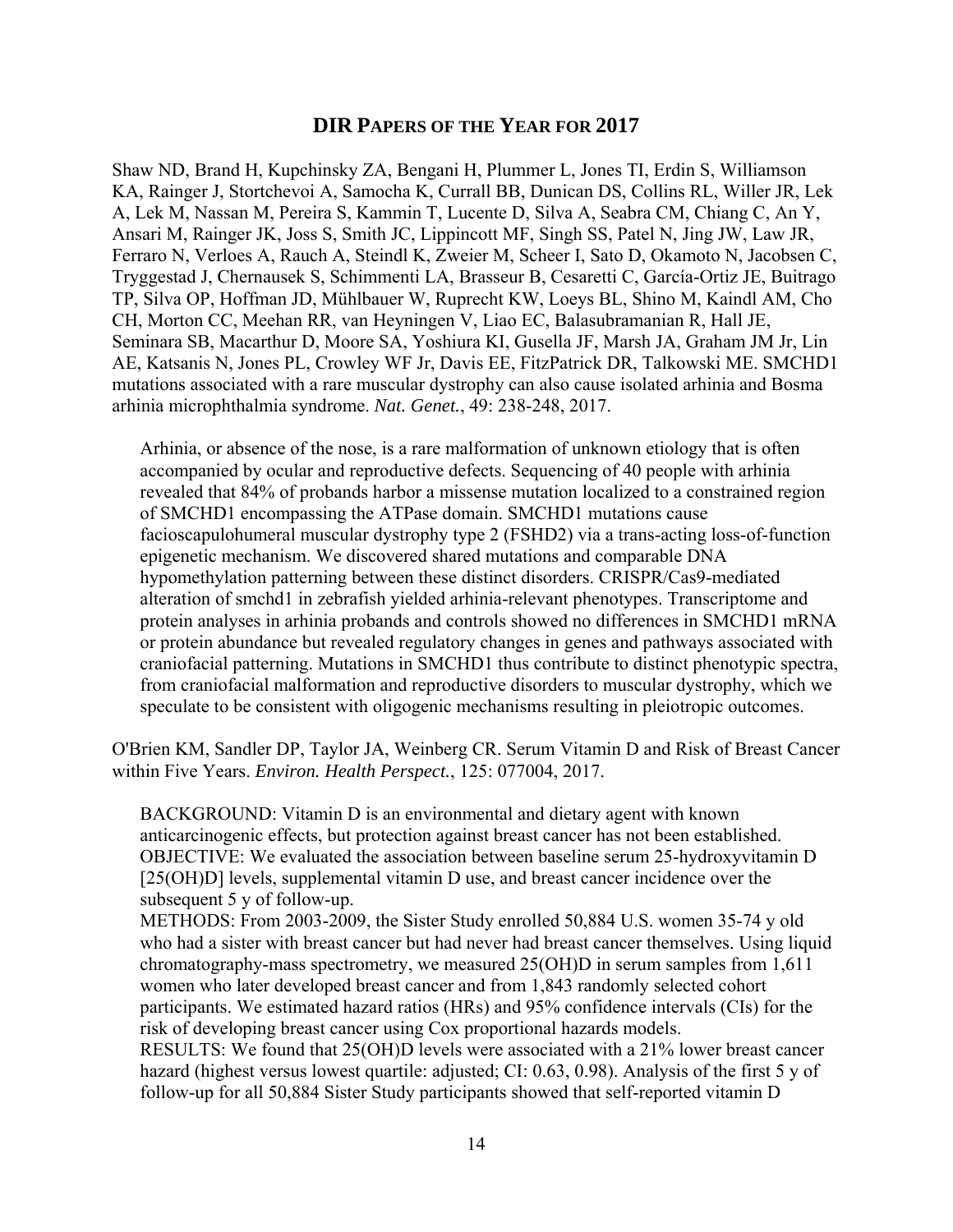supplementation was associated with an  $11\%$  lower hazard  $\lceil$  (CI: 0.81, 0.99)]. These associations were particularly strong among postmenopausal women [ (CI: 0.57, 0.93) and (CI: 0.74, 0.93), respectively].

CONCLUSIONS: In this cohort of women with elevated risk, high serum 25(OH)D levels and regular vitamin D supplement use were associated with lower rates of incident, postmenopausal breast cancer over 5 y of follow-up. These results may help to establish clinical benchmarks for 25(OH)D levels; in addition, they support the hypothesis that vitamin D supplementation is useful in breast cancer prevention.

Pillon MC, Sobhany M, Borgnia MJ, Williams JG, Stanley RE. Grc3 programs the essential endoribonuclease Las1 for specific RNA cleavage. *Proc. Natl. Acad. Sci. U.S.A.*, 114: E5530- E5538, 2017.

Las1 is a recently discovered endoribonuclease that collaborates with Grc3-Rat1-Rai1 to process precursor ribosomal RNA (rRNA), yet its mechanism of action remains unknown. Disruption of the mammalian Las1 gene has been linked to congenital lethal motor neuron disease and X-linked intellectual disability disorders, thus highlighting the necessity to understand Las1 regulation and function. Here, we report that the essential Las1 endoribonuclease requires its binding partner, the polynucleotide kinase Grc3, for specific C2 cleavage. Our results establish that Grc3 drives Las1 endoribonuclease cleavage to its targeted C2 site both in vitro and in Saccharomyces cerevisiae. Moreover, we observed Las1 dependent activation of the Grc3 kinase activity exclusively toward single-stranded RNA. Together, Las1 and Grc3 assemble into a tetrameric complex that is required for competent rRNA processing. The tetrameric Grc3/Las1 cross talk draws unexpected parallels to endoribonucleases RNaseL and Ire1, and establishes Grc3/Las1 as a unique member of the RNaseL/Ire1 RNA splicing family. Together, our work provides mechanistic insight for the regulation of the Las1 endoribonuclease and identifies the tetrameric Grc3/Las1 complex as a unique example of a protein-guided programmable endoribonuclease.

Jamsen JA, Beard WA, Pedersen LC, Shock DD, Moon AF, Krahn JM, Bebenek K, Kunkel TA, Wilson SH. Time-lapse crystallography snapshots of a double-strand break repair polymerase in action. *Nat. Commun.*, 8: 253, 2017.

DNA polymerase (pol) μ is a DNA-dependent polymerase that incorporates nucleotides during gap-filling synthesis in the non-homologous end-joining pathway of double-strand break repair. Here we report time-lapse X-ray crystallography snapshots of catalytic events during gap-filling DNA synthesis by pol μ. Unique catalytic intermediates and active site conformational changes that underlie catalysis are uncovered, and a transient third (product) metal ion is observed in the product state. The product manganese coordinates phosphate oxygens of the inserted nucleotide and PPi. The product metal is not observed during DNA synthesis in the presence of magnesium. Kinetic analyses indicate that manganese increases the rate constant for deoxynucleoside 5'-triphosphate insertion compared to magnesium. The likely product stabilization role of the manganese product metal in pol μ is discussed. These observations provide insight on structural attributes of this X-family double-strand break repair polymerase that impact its biological function in genome maintenance. DNA polymerase (pol) μ functions in DNA double-strand break repair. Here the authors use time-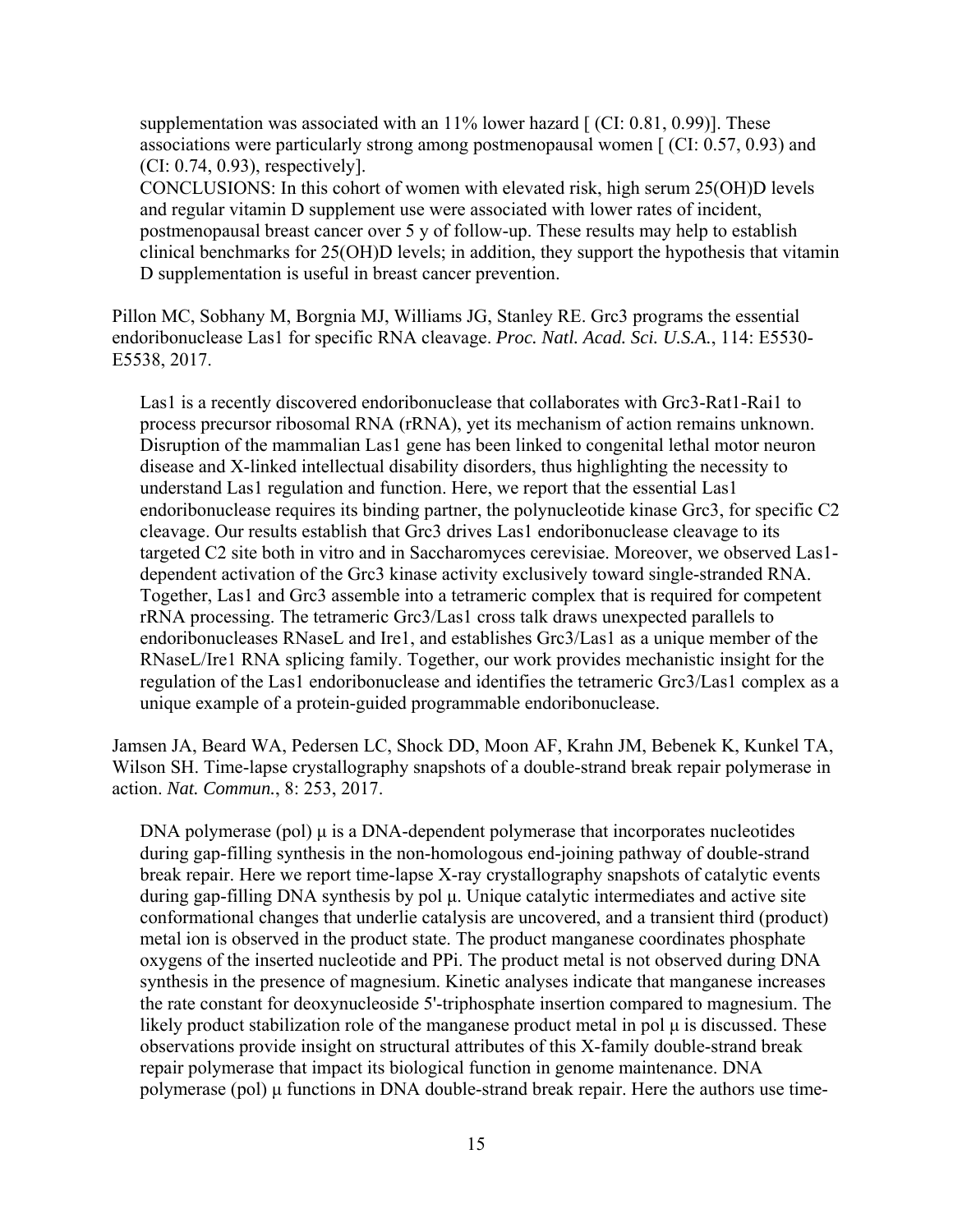lapse X-ray crystallography to capture the states of pol  $\mu$  during the conversion from precatalytic to product complex and observe a third transiently bound metal ion in the product state.

Zhao F, Franco HL, Rodriguez KF, Brown PR, Tsai MJ, Tsai SY, Yao HH. Elimination of the male reproductive tract in the female embryo is promoted by COUP-TFII in mice. *Science*, 357: 717-720, 2017.

The sexual differentiation paradigm contends that the female pattern of the reproductive system is established by default because the male reproductive tracts (Wolffian ducts) in the female degenerate owing to a lack of androgen. Here, we discovered that female mouse embryos lacking Coup-tfII (chicken ovalbumin upstream promoter transcription factor II) in the Wolffian duct mesenchyme became intersex-possessing both female and male reproductive tracts. Retention of Wolffian ducts was not caused by ectopic androgen production or action. Instead, enhanced phosphorylated extracellular signal-regulated kinase signaling in Wolffian duct epithelium was responsible for the retention of male structures in an androgen-independent manner. We thus suggest that elimination of Wolffian ducts in female embryos is actively promoted by COUP-TFII, which suppresses a mesenchymeepithelium cross-talk responsible for Wolffian duct maintenance.

Wellman AS, Metukuri MR, Kazgan N, Xu X, Xu Q, Ren NSX, Czopik A, Shanahan MT, Kang A, Chen W, Azcarate-Peril MA, Gulati AS, Fargo DC, Guarente L, Li X. Intestinal Epithelial Sirtuin 1 Regulates Intestinal Inflammation During Aging in Mice by Altering the Intestinal Microbiota. *Gastroenterology*, 153: 772-786, 2017.

BACKGROUND & AIMS: Intestinal epithelial homeostasis is maintained by complex interactions among epithelial cells, commensal gut microorganisms, and immune cells. Disruption of this homeostasis is associated with disorders such as inflammatory bowel disease, but the mechanisms of this process are not clear. We investigated how Sirtuin 1 (SIRT1), a conserved mammalian NAD+-dependent protein deacetylase, senses environmental stress to alter intestinal integrity.

METHODS: We performed studies of mice with disruption of Sirt1 specifically in the intestinal epithelium (SIRT1 iKO, villin-Cre+, Sirt1flox/flox mice) and control mice (villin-Cre-, Sirt1flox/flox) on a C57BL/6 background. Acute colitis was induced in some mice by addition of 2.5% dextran sodium sulfate to drinking water for 5-9 consecutive days. Some mice were given antibiotics via their drinking water for 4 weeks to deplete their microbiota. Some mice were fed with a cholestyramine containing diet for 7 days to sequester their bile acids. Feces were collected and proportions of microbiota were analyzed by 16S rRNA amplicon sequencing and quantitative PCR. Intestines were collected from mice and gene expression profiles were compared by microarray and quantitative PCR analyses. We compared levels of specific mRNAs between colon tissues from age-matched patients with ulcerative colitis (n=10) vs without inflammatory bowel disease (n=8, controls). RESULTS: Mice with intestinal deletion of SIRT1 (SIRT1 iKO) had abnormal activation of Paneth cells starting at the age of 5-8 months, with increased activation of NF-κB, stress pathways, and spontaneous inflammation at 22-24 months of age, compared with control mice. SIRT1 iKO mice also had altered fecal microbiota starting at 4-6 months of age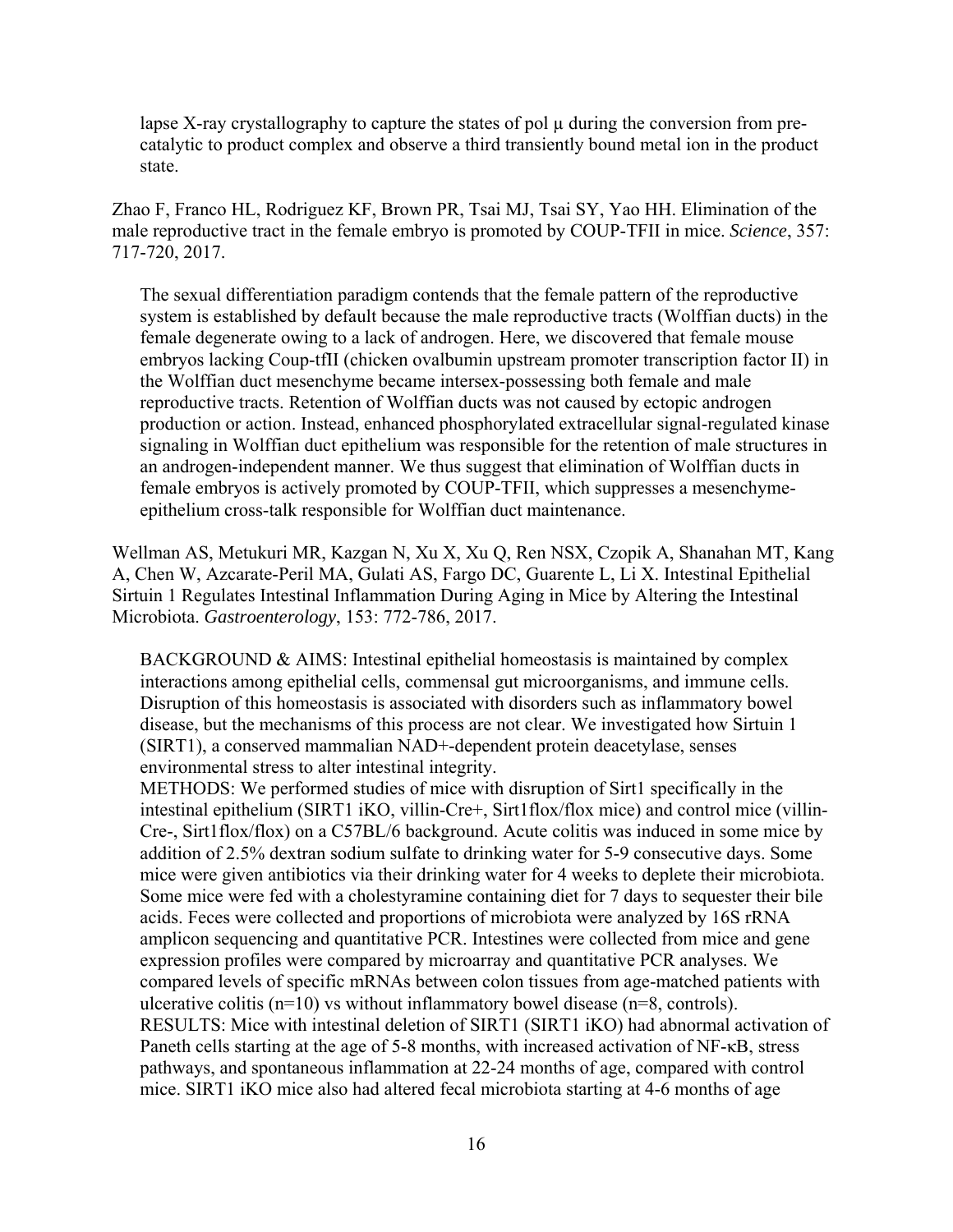compared with control mice, in part due to altered bile acid metabolism. Moreover, SIRT1 iKO mice with defective gut microbiota developed more severe colitis than control mice. Intestinal tissues from patients with ulcerative colitis expressed significantly higher levels of SIRT1 mRNA than controls. Intestinal tissues from SIRT1 iKO mice given antibiotics, however, did not have signs of inflammation at 22-24 months of age, and did not develop more severe colitis than control mice at 4-6 months.

CONCLUSIONS: In analyses of intestinal tissues, colitis induction, and gut microbiota in mice with intestinal disruption of SIRT1, we found this protein to prevent intestinal inflammation by regulating the gut microbiota. SIRT1 might therefore be an important mediator of host-microbiome interactions. Agents designed to activate SIRT1 might be developed as treatments for inflammatory bowel diseases.

Whitehead GS, Thomas SY, Shalaby KH, Nakano K, Moran TP, Ward JM, Flake GP, Nakano H, Cook DN. TNF is required for TLR ligand-mediated but not protease-mediated allergic airway inflammation. *J. Clin. Invest.*, 127: 3313-3326, 2017.

Asthma is associated with exposure to a wide variety of allergens and adjuvants. The extent to which overlap exists between the cellular and molecular mechanisms triggered by these various agents is poorly understood, but it might explain the differential responsiveness of patients to specific therapies. In particular, it is unclear why some, but not all, patients benefit from blockade of TNF. Here, we characterized signaling pathways triggered by distinct types of adjuvants during allergic sensitization. Mice sensitized to an innocuous protein using TLR ligands or house dust extracts as adjuvants developed mixed eosinophilic and neutrophilic airway inflammation and airway hyperresponsiveness (AHR) following allergen challenge, whereas mice sensitized using proteases as adjuvants developed predominantly eosinophilic inflammation and AHR. TLR ligands, but not proteases, induced TNF during allergic sensitization. TNF signaled through airway epithelial cells to reprogram them and promote Th2, but not Th17, development in lymph nodes. TNF was also required during the allergen challenge phase for neutrophilic and eosinophilic inflammation. In contrast, TNF was dispensable for allergic airway disease in a protease-mediated model of asthma. These findings might help to explain why TNF blockade improves lung function in only some patients with asthma.

Schellenberg MJ, Lieberman JA, Herrero-Ruiz A, Butler LR, Williams JG, Muñoz-Cabello AM, Mueller GA, London RE, Cortés-Ledesma F, Williams RS. ZATT (ZNF451)-mediated resolution of topoisomerase 2 DNA-protein cross-links. *Science*, 357: 1412-1416, 2017.

Topoisomerase 2 (TOP2) DNA transactions are essential for life, and proceed via formation of the TOP2 cleavage complex (TOP2cc), a covalent enzyme-DNA reaction intermediate that is vulnerable to trapping by potent anticancer TOP2 drugs. How genotoxic TOP2 DNAprotein cross-links are resolved is unclear. We found that the SUMO ligase ZATT (ZNF451) is a multifunctional DNA repair factor that controls cellular responses to TOP2 damage. ZATT binding to TOP2cc facilitates a proteasome-independent tyrosyl-DNA phosphodiesterase 2 (TDP2) hydrolase activity on stalled TOP2cc. The ZATT SUMO ligase activity further promotes TDP2 interactions with SUMOylated TOP2, regulating efficient TDP2 recruitment through a "split-SIM" SUMO2 engagement platform. These findings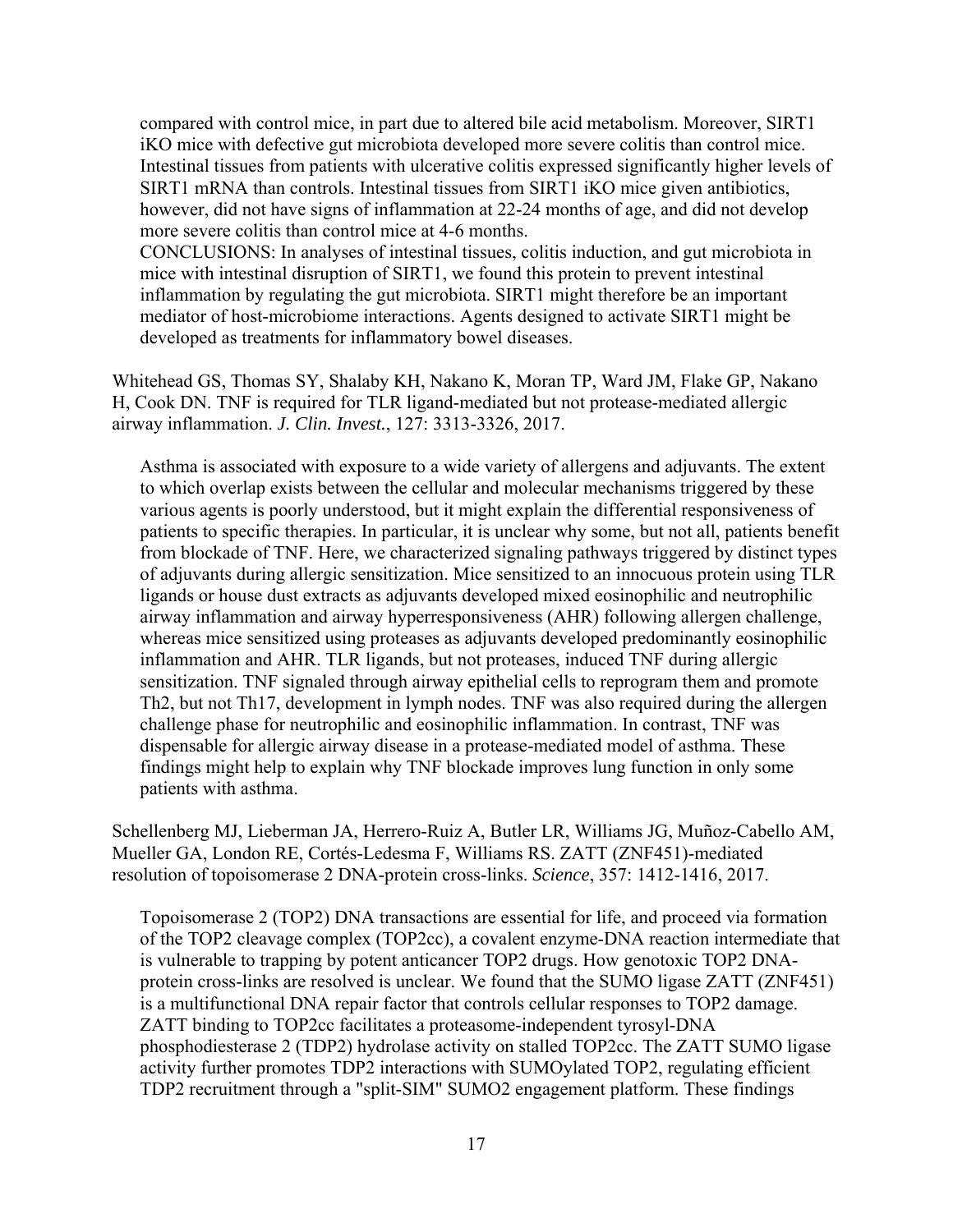uncover a ZATT-TDP2-catalyzed and SUMO2-modulated pathway for direct resolution of TOP2cc.

Cinghu S, Yang P, Kosak JP, Conway AE, Kumar D, Oldfield AJ, Adelman K, Jothi R. Intragenic Enhancers Attenuate Host Gene Expression. *Mol. Cell*, 68: 104-117.e6, 2017.

Eukaryotic gene transcription is regulated at many steps, including RNA polymerase II (Pol II) recruitment, transcription initiation, promoter-proximal Pol II pause release, and transcription termination; however, mechanisms regulating transcription during productive elongation remain poorly understood. Enhancers, which activate gene transcription, themselves undergo Pol II-mediated transcription, but our understanding of enhancer transcription and enhancer RNAs (eRNAs) remains incomplete. Here we show that transcription at intragenic enhancers interferes with and attenuates host gene transcription during productive elongation. While the extent of attenuation correlates positively with nascent eRNA expression, the act of intragenic enhancer transcription alone, but not eRNAs, explains the attenuation. Through CRISPR/Cas9-mediated deletions, we demonstrate a physiological role for intragenic enhancer-mediated transcription attenuation in cell fate determination. We propose that intragenic enhancers not only enhance transcription of one or more genes from a distance but also fine-tune transcription of their host gene through transcription interference, facilitating differential utilization of the same regulatory element for disparate functions.

Steiner AZ, Pritchard D, Stanczyk FZ, Kesner JS, Meadows JW, Herring AH, Baird DD. Association Between Biomarkers of Ovarian Reserve and Infertility Among Older Women of Reproductive Age. *JAMA*, 318: 1367-1376, 2017.

Importance: Despite lack of evidence of their utility, biomarkers of ovarian reserve are being promoted as potential markers of reproductive potential.

Objective: To determine the associations between biomarkers of ovarian reserve and reproductive potential among women of late reproductive age.

of last follow-up in March 2016) of women ( $N = 981$ ) aged 30 to 44 years without a history Design, Setting, and Participants: Prospective time-to-pregnancy cohort study (2008 to date of infertility who had been trying to conceive for 3 months or less, recruited from the community in the Raleigh-Durham, North Carolina, area.

Exposures: Early-follicular-phase serum level of antimüllerian hormone (AMH), folliclestimulating hormone (FSH), and inhibin B and urinary level of FSH.

Main Outcomes and Measures: The primary outcomes were the cumulative probability of conception by 6 and 12 cycles of attempt and relative fecundability (probability of conception in a given menstrual cycle). Conception was defined as a positive pregnancy test result.

contraceptive use, women with low AMH values  $(\leq 0.7 \text{ ng/mL}$  [n = 84]) did not have a CI, 50%-75%) compared with women (n = 579) with normal values (62%; 95% CI, 57%-Results: A total of 750 women (mean age, 33.3 [SD, 3.2] years; 77% white; 36% overweight or obese) provided a blood and urine sample and were included in the analysis. After adjusting for age, body mass index, race, current smoking status, and recent hormonal significantly different predicted probability of conceiving by 6 cycles of attempt (65%; 95%)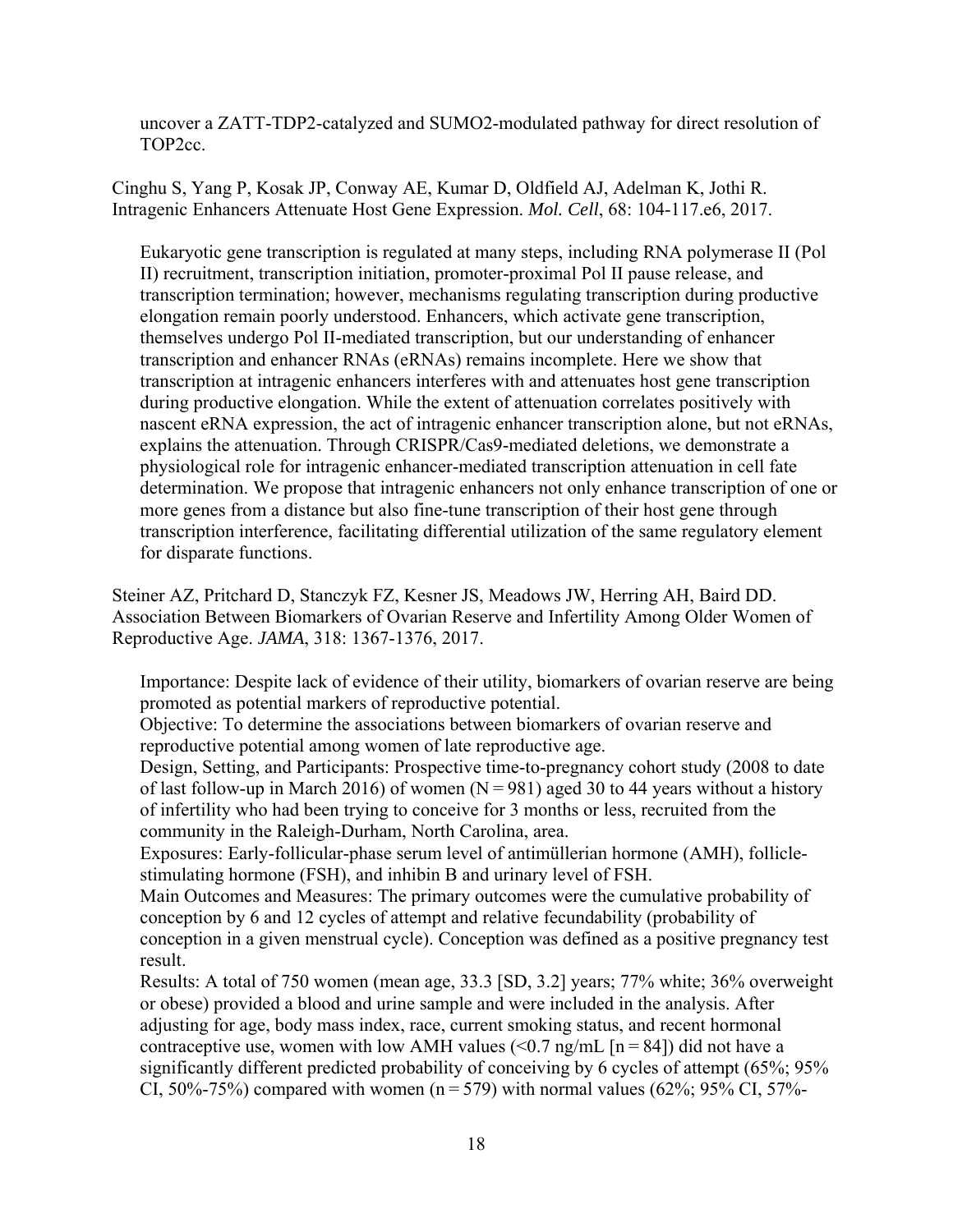respectively). Women with high serum FSH values ( $>10$  mIU/mL [n = 83]) did not have a 95% CI, 50%-73%) compared with women (n = 654) with normal values (62%; 95% CI,  $[n = 69]$ ) did not have a significantly different predicted probability of conceiving after 6 76% [95% CI, 72%-80%], respectively). Inhibin B levels ( $n = 737$ ) were not associated with 66%) or by 12 cycles of attempt (84% [95% CI, 70%-91%] vs 75% [95% CI, 70%-79%], significantly different predicted probability of conceiving after 6 cycles of attempt (63%; 57%-66%) or after 12 cycles of attempt (82% [95% CI, 70%-89%] vs 75% [95% CI, 70%- 78%], respectively). Women with high urinary FSH values (>11.5 mIU/mg creatinine cycles of attempt (61%; 95% CI, 46%-74%) compared with women (n = 660) with normal values (62%; 95% CI, 58%-66%) or after 12 cycles of attempt (70% [95% CI, 54%-80%] vs the probability of conceiving in a given cycle (hazard ratio per 1-pg/mL increase, 0.999; 95% CI, 0.997-1.001).

Conclusions and Relevance: Among women aged 30 to 44 years without a history of infertility who had been trying to conceive for 3 months or less, biomarkers indicating diminished ovarian reserve compared with normal ovarian reserve were not associated with reduced fertility. These findings do not support the use of urinary or blood folliclestimulating hormone tests or antimüllerian hormone levels to assess natural fertility for women with these characteristics.

Li P, Wang L, Bennett BD, Wang J, Li J, Qin Y, Takaku M, Wade PA, Wong J, Hu G. Rif1 promotes a repressive chromatin state to safeguard against endogenous retrovirus activation. *Nucleic Acids Res.*, 45: 12723-12738, 2017.

Transposable elements, including endogenous retroviruses (ERVs), constitute a large fraction of the mammalian genome. They are transcriptionally silenced during early development to protect genome integrity and aberrant transcription. However, the mechanisms that control their repression are not fully understood. To systematically study ERV repression, we carried out an RNAi screen in mouse embryonic stem cells (ESCs) and identified a list of novel regulators. Among them, Rif1 displays the strongest effect. Rif1 depletion by RNAi or gene deletion led to increased transcription and increased chromatin accessibility at ERV regions and their neighboring genes. This transcriptional de-repression becomes more severe when DNA methylation is lost. On the mechanistic level, Rif1 directly occupies ERVs and is required for repressive histone mark H3K9me3 and H3K27me3 assembly and DNA methylation. It interacts with histone methyltransferases and facilitates their recruitment to ERV regions. Importantly, Rif1 represses ERVs in human ESCs as well, and the evolutionally-conserved HEAT-like domain is essential for its function. Finally, Rif1 acts as a barrier during somatic cell reprogramming, and its depletion significantly enhances reprogramming efficiency. Together, our study uncovered many previously uncharacterized repressors of ERVs, and defined an essential role of Rif1 in the epigenetic defense against ERV activation.

Kang HS, Kumar D, Liao G, Lichti-Kaiser K, Gerrish K, Liao XH, Refetoff S, Jothi R, Jetten AM. GLIS3 is indispensable for TSH/TSHR-dependent thyroid hormone biosynthesis and follicular cell proliferation. *J. Clin. Invest.*, doi: 10.1172/JCI94417. [Epub ahead of print]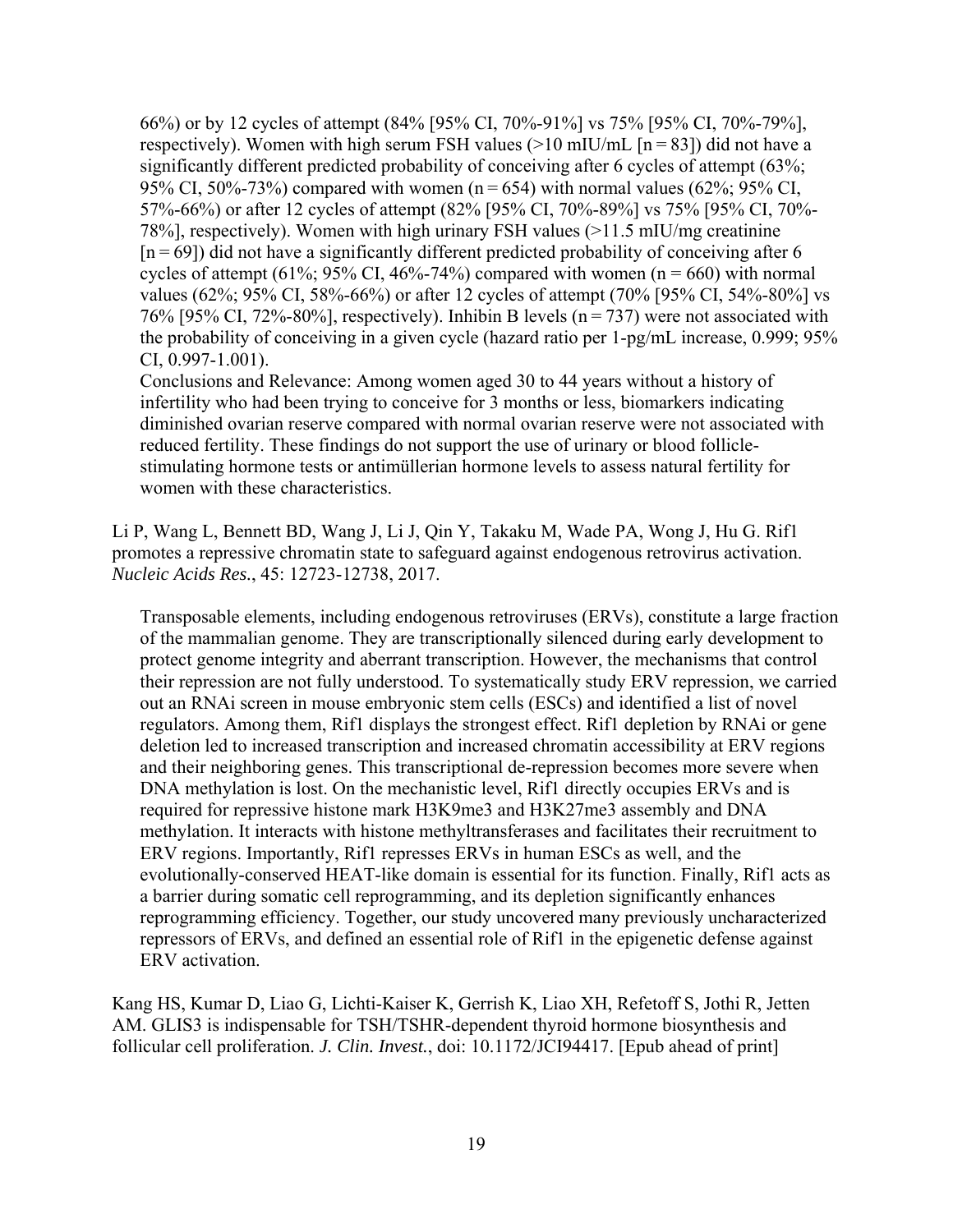Deficiency in Krüppel-like zinc finger transcription factor GLI-similar 3 (GLIS3) in humans is associated with the development of congenital hypothyroidism. However, the functions of GLIS3 in the thyroid gland and the mechanism by which GLIS3 dysfunction causes hypothyroidism are unknown. In the current study, we demonstrate that GLIS3 acts downstream of thyroid-stimulating hormone (TSH) and TSH receptor (TSHR) and is indispensable for TSH/TSHR-mediated proliferation of thyroid follicular cells and biosynthesis of thyroid hormone. Using ChIP-Seq and promoter analysis, we demonstrate that GLIS3 is critical for the transcriptional activation of several genes required for thyroid hormone biosynthesis, including the iodide transporters Nis and Pds, both of which showed enhanced GLIS3 binding at their promoters. The repression of cell proliferation of GLIS3 deficient thyroid follicular cells was due to the inhibition of TSH-mediated activation of the mTOR complex 1/ribosomal protein S6 (mTORC1/RPS6) pathway as well as the reduced expression of several cell division-related genes regulated directly by GLIS3. Consequently, GLIS3 deficiency in a murine model prevented the development of goiter as well as the induction of inflammatory and fibrotic genes during chronic elevation of circulating TSH. Our study identifies GLIS3 as a key regulator of TSH/TSHR-mediated thyroid hormone biosynthesis and proliferation of thyroid follicular cells and uncovers a mechanism by which GLIS3 deficiency causes neonatal hypothyroidism and prevents goiter development.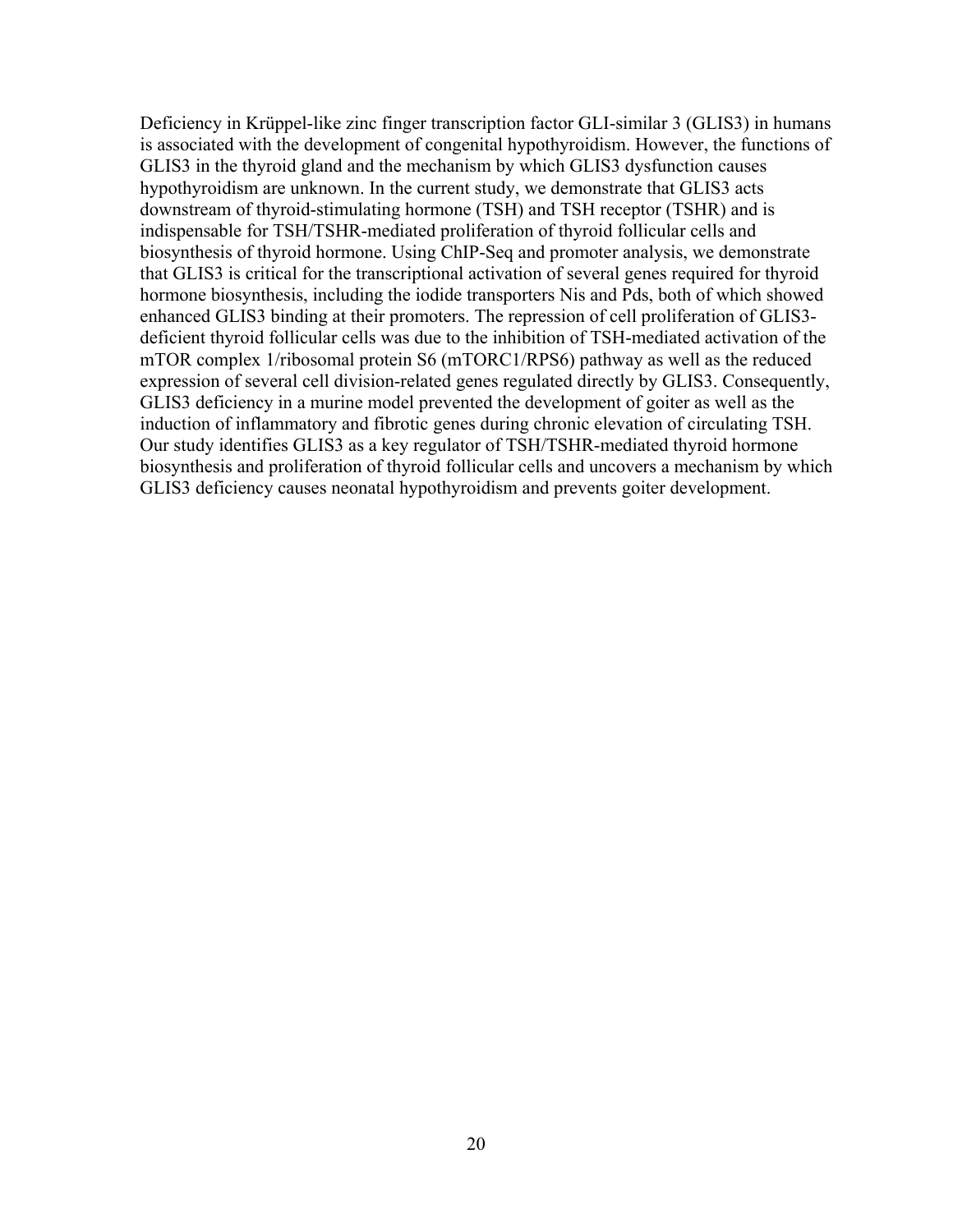# **AWARDS AND HONORS**

# **Scientific Awards**

- Dr. Trevor Archer (Chief, Epigenetics and Stem Cell Biology Laboratory) received the 2017 NIH Equity, Diversity, and Inclusion Award of the Year.
- Dr. John Cidlowski (Chief, Signal Transduction Laboratory) received an Honorary Ph.D. in Biotechnology from the University of Perugia School of Medicine in Italy.
- Dr. Kelly Ferguson (Epidemiology Branch) was named one of the Collaborative on Health and the Environment's 20 Pioneers Under 40 in Environmental Public Health for 2017.
- Dr. Kenneth Korach (Reproductive and Developmental Biology Laboratory) received the 2017 Senior Scientist Award from the Campion Foundation, Washington, DC.
- Dr. Fredrick Miller (Clinical Research Branch) received the Achievement Award for Leadership in the Field at the Global Conference on Myositis, Potomac, MD, May 2017.
- Dr. Lisa Rider (Clinical Research Branch) received the 2017 Lifetime Achievement in Research from the Cure Juvenile Myositis Foundation.
- Dr. Natalie Saini (Genome Integrity and Structural Biology Laboratory) received the 2017 Environmental Mutagenesis and Genomics Society (EMGS) Young Scientist Award, June 24, 2017.
- Dr. Darryl Zeldin (Scientific Director, (Immunity, Inflammation and Disease Laboratory) received the Eicosanoid Research Foundation's Outstanding Achievement Award in October 2017.

#### **Named Professorships/Lectures**

- Dr. Francesco DeMayo (Chief, Reproductive and Developmental Biology Laboratory) was the Keynote Speaker at the Center for Reproductive Medicine's Annual Meeting at Baylor College of Medicine, Houston, TX.
- Dr. Dmitry Gordenin (Genome Integrity and Structural Biology Laboratory) presented the Plenary Lecture at the 2017 Environmental Mutagenesis and Genomics Society (EMGS) annual meeting, Raleigh, NC, September 9-13, 2017,
- Dr. Steven Kleeberger (Immunity, Inflammation and Disease Laboratory) presented the Plenary Lectures at RSV16. 10th International Respiratory Syncytial Virus Symposium. Patagonia, Argentina, September 2016 "Genetic determinants of RSV pathogenesis"; The 2017 Japan-NIH Joint Symposium on Advances in Biomedical Research and Disease. Tohoku University, Japan, February 2017 "Genetic susceptibility to acute lung injury: interaction between nuclear and mitochondrial genomes; and the First Annual Symposium on Experimental and Translational Research in Child Health. Porto Alegre, Brazil, November 2017 "Determinants of susceptibility to severe RSV disease; Genetic susceptibility to neonatal acute lung injury."
- Dr. Thomas Kunkel (Genome Integrity and Structural Biology Laboratory) was the Keynote Speaker at the 3<sup>rd</sup> Oslo-London Cancer Network Meeting: Genome Stability and Instability in Cancer, Queen's College, Oxford, UK, 2017.
- Dr. Stephanie London (Epidemiology Branch) was invited to give the plenary talk at the Airway Vista 2018 international conference in Seoul, Korea in March 2018.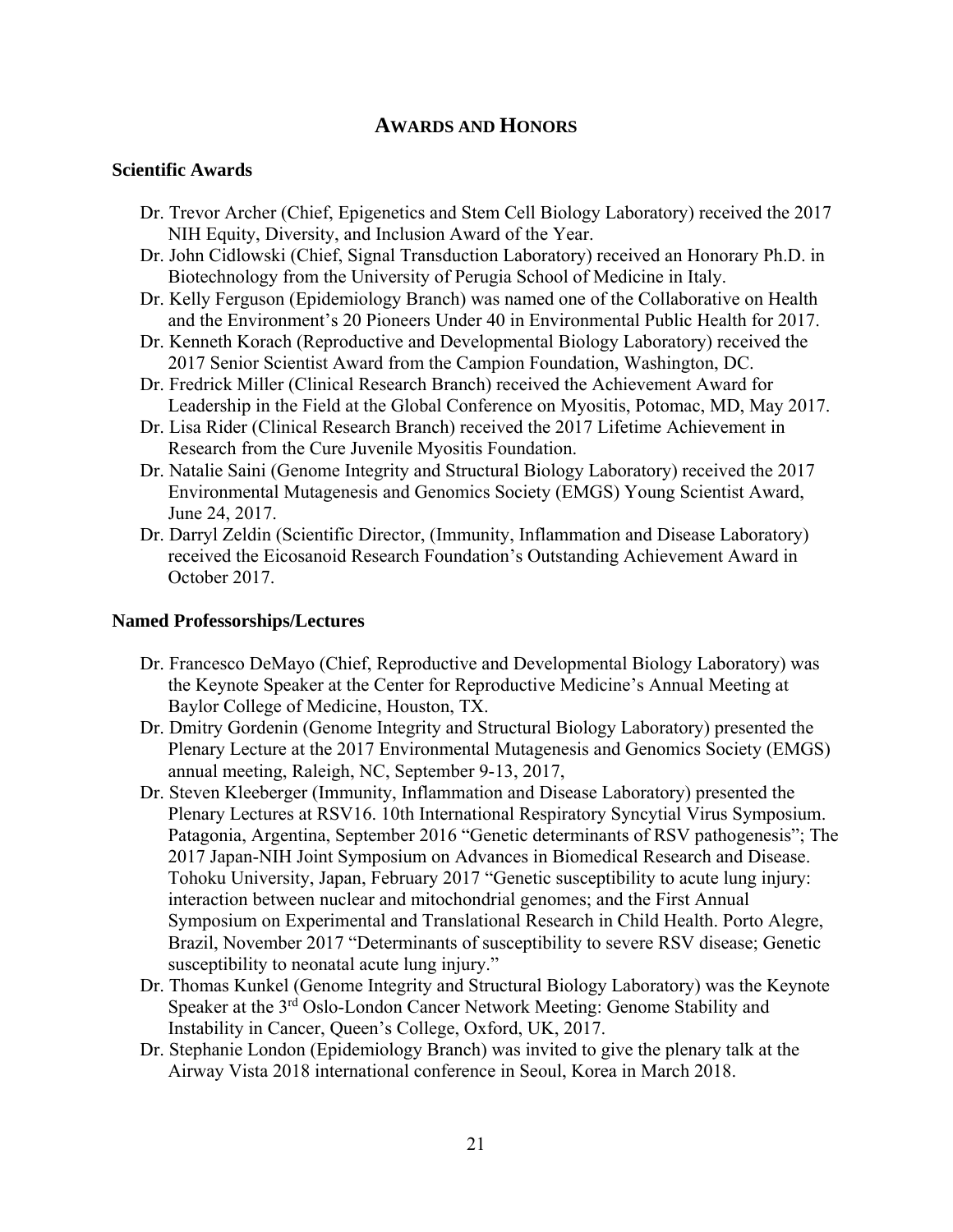- Dr. Fredrick Miller (Clinical Research Branch) was the Keynote Speaker at the Annual Meeting of the Japanese Society for Hygiene, Miyazaki, Japan, Environmental Factors in Autoimmune Diseases - What We Know in 2017, March 2017.
- Dr. Lisa Rider (Clinical Research Branch) presented the Suzanne Bowyer Memorial Lectureship, Riley Hospital for Children at Indiana University Health, September 13, 2017.
- Dr. Samuel H. Wilson (Genome Integrity and Structural Biology Laboratory) presented the Keynote Lecturer at the  $48<sup>th</sup>$  Annual Meeting of the Environmental Mutagenesis  $\&$ Genomics Society, Raleigh, NC, September 2017.
- Dr. Darryl Zeldin (Scientific Director, (Immunity, Inflammation and Disease Laboratory) gave the Keynote Lecture at the Inaugural Session, 15th International Conference on Bioactive Lipids in Cancer, Inflammation, and Related Diseases, Puereto Vallarta, Mexico: "Thromboxane Attenuates Th9 Cell Differentiation and Function During Allergic Lung Inflammation," October 2017. He also gave the Keynote Lecture, 13th Research Symposium on Human Natural Defense System, Seoul, South Korea: "Thromboxane Attenuates Th9 Cell Differentiation and Function in Allergic Lung Inflammation," October 2017.

# **Advisory/Editorial Boards**

- Dr. Trevor Archer (Chief, Epigenetics and Stem Cell Biology Laboratory) Co-Organized the 2017 ASCB-EMBO annual meeting.
- Dr. Hye-Youn Cho (Immunity, Inflammation and Disease Laboratory) was appointed to the Editorial Board of the *Journal of Respiratory Medicine and Lung Disease*.
- Dr. Stavros Garantziotis (Immunity, Inflammation and Disease Laboratory) was a guest Editor for a special issue on Hyaluronan, in the *Journal Matrix Biology*.
- Dr. Zhenglin Gu (Neurobiology Laboratory) served on the Editorial Board *of Health Care: Current Reviews*.
- Dr. Traci Hall (Epigenetics and Stem Cell Biology Laboratory) was named a contributing member of the *Structure: RNA Section of F1000*.
- Dr. Fredrick Miller (Clinical Research Branch) served on the Editorial Board of *Annals of the Rheumatic Diseases*.
- Dr. James Putney (Signal Transduction Laboratory) served on the Editorial Boards of the *Journal of Cell Science* and *Cell Calcium.* He also served on the Governing Board of the European Calcium Society.
- Dr. Lisa Rider (Clinical Research Branch) was an Associate Editor for *Annals of Pediatric Rheumatology*, and served on the Editorial Boards of *Journal of Neuromuscular Diseases*  and *International Journal of Rheumatology*.
- Dr. Keith Shockley (Biostatistics and Computational Biology Branch) has been asked to serve on the Editorial Board of *Toxicologic Pathology*.
- Dr. R. Scott Williams (Genome Integrity and Structural Biology Laboratory) was appointed to the Editorial Board of the *Journal of Biological Chemistry*.
- Dr. Shanshan Zhao (Biostatistics and Computational Biology Branch) served as a scientific editor for the journal *PLOS One*.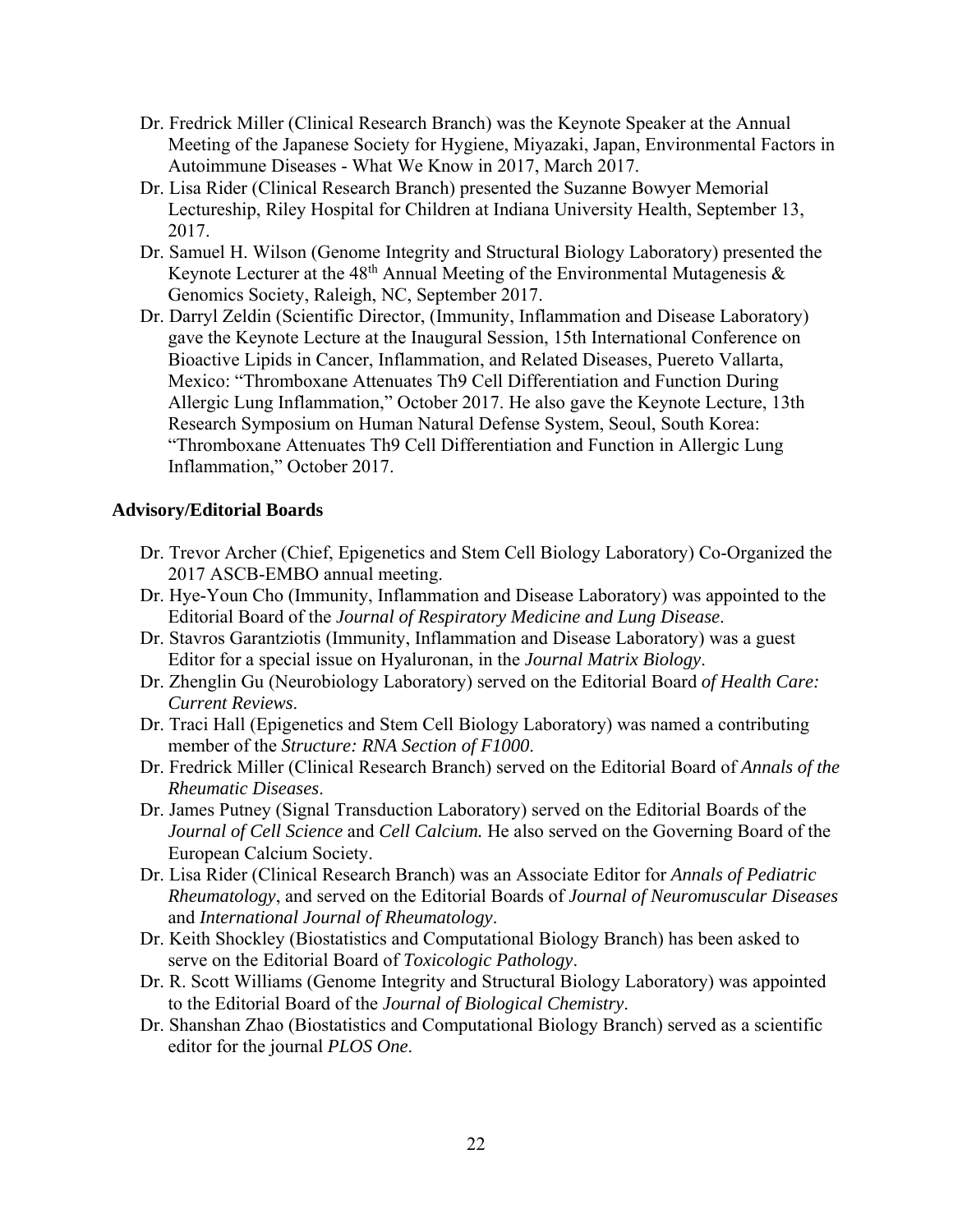# **TRAINING AND MENTORING**

#### **NIEHS Trainee Alumni**

DIR has recently analyzed where recent postdoctoral trainees have gone upon completing their training, what they are doing and the level of the positions they took. Below is a summary of the analysis of 29 postdoctoral trainees that left NIEHS from January 1, 2017 through December 31, 2017.

| $\cdots$ and they womg.                        |    |
|------------------------------------------------|----|
| <b>Additional postdoctoral training</b>        | 4  |
| Internship                                     | 0  |
| <b>Additional advanced degree</b>              | 0  |
| <b>Primarily teaching</b>                      | 2  |
| <b>Primarily basic research</b>                | 6  |
| <b>Primarily clinical research</b>             | 0  |
| <b>Primarily clinical practice</b>             | 0  |
| <b>Primarily applied research</b>              | 9  |
| <b>Primarily patient care</b>                  | 0  |
| <b>Regulatory affairs</b>                      | 1  |
| Science administration/project management      | 1  |
| Intellectual property/ licensing and patenting | 0  |
| <b>Consulting</b>                              | 0  |
| <b>Public policy</b>                           | 0  |
| <b>Science writing or communications</b>       | 0  |
| <b>Grants management</b>                       | 1  |
| <b>Business development or Operations</b>      | 0  |
| <b>Computation/informatics</b>                 | 0  |
| Sales/marketing                                | 0  |
| Technical/customer support                     | 2  |
| <b>Unknown or Undecided</b>                    | 2  |
| Other                                          | 0  |
| Unemployed                                     | 1  |
| <b>TOTAL</b>                                   | 29 |

# **What are they doing?**